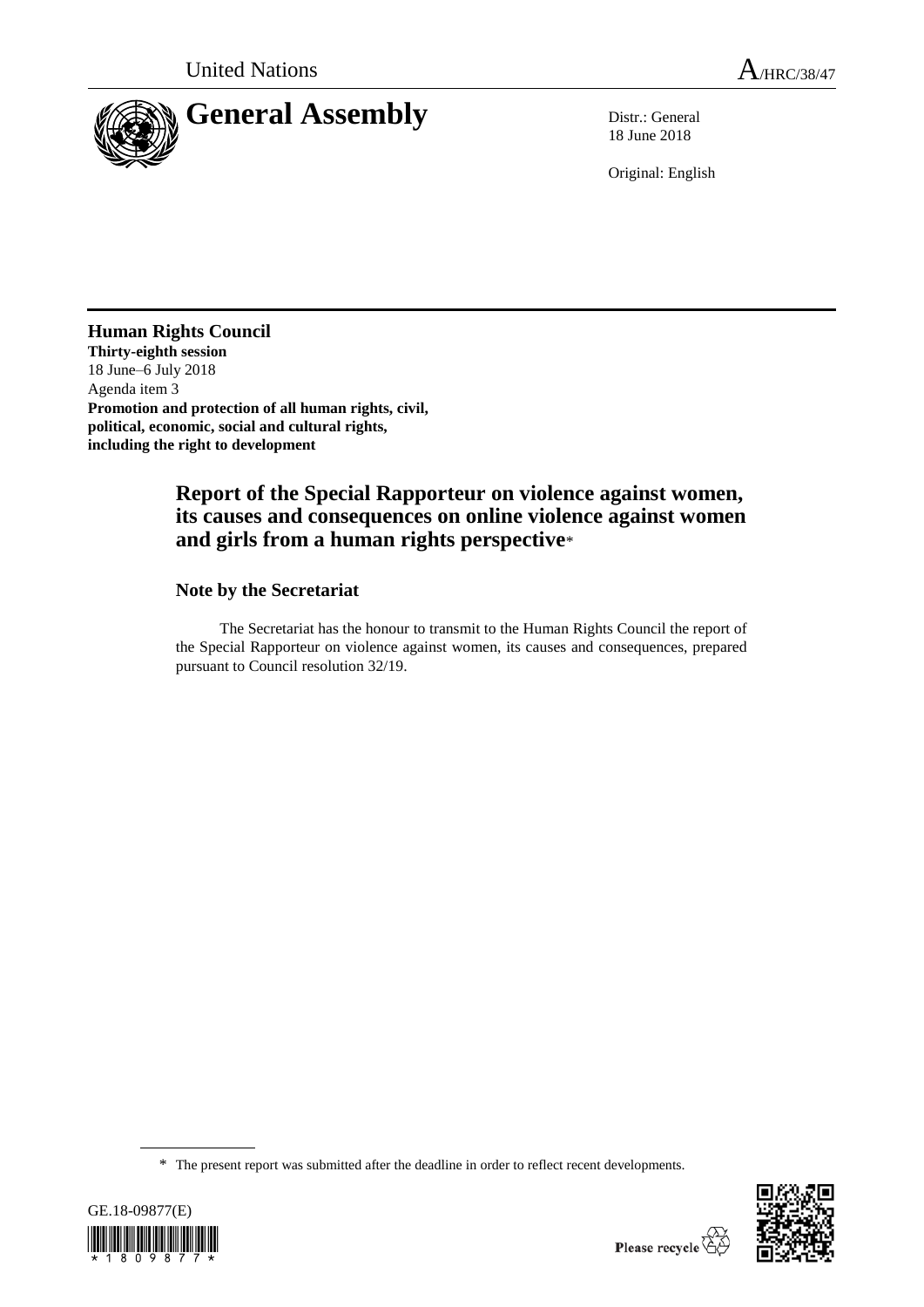# Contents

|     |                |                                                                                  | Page |
|-----|----------------|----------------------------------------------------------------------------------|------|
| L   |                |                                                                                  | 3    |
| П.  |                |                                                                                  | 3    |
| Ш.  |                |                                                                                  | 4    |
|     | $\mathsf{A}$ . |                                                                                  | 4    |
|     | $\mathbf{B}$ . | Definition, harm and manifestations of online and information and communications | 6    |
|     | C.             | Application of the international human rights framework to online violence       | 10   |
| IV. |                |                                                                                  | 18   |
|     | $\mathsf{A}$ . |                                                                                  | 18   |
|     | В.             |                                                                                  | 19   |
|     |                |                                                                                  | 21   |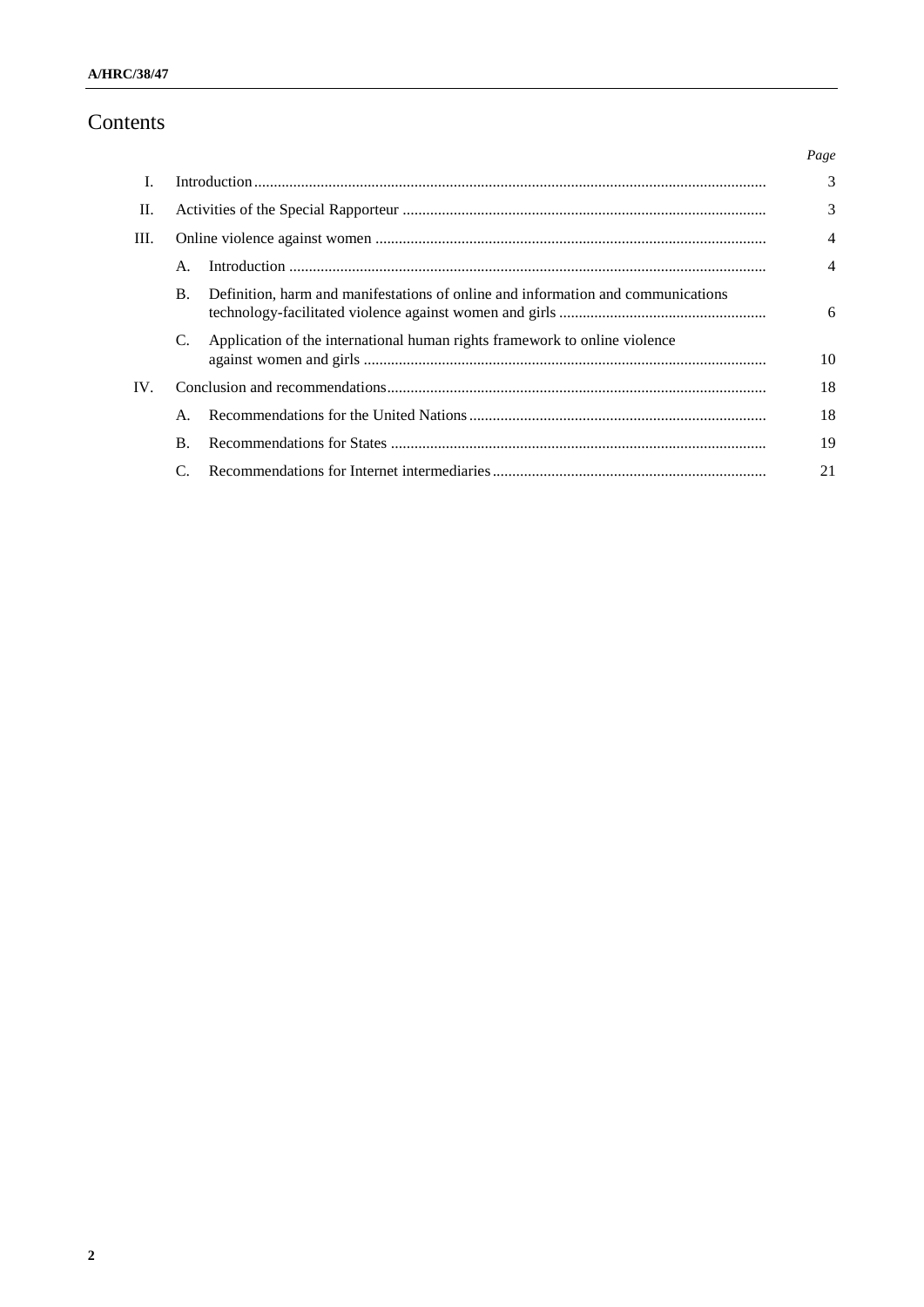## **I. Introduction**

1. The present report is submitted pursuant to Human Rights Council resolution 32/19. In accordance with the mandate's priorities (see A/HRC/32/42), the Special Rapporteur on violence against women, its causes and consequences, Dubravka Šimonović, analyses online violence and violence facilitated by information and communications technology (ICT) against women and girls from a human rights perspective.

## **II. Activities of the Special Rapporteur**

2. On 5 October 2017, the Special Rapporteur, pursuant to General Assembly resolution 69/147, presented her thematic report to the Assembly on the adequacy of the international legal framework on violence against women (A/72/134), in which she proposed the formulation of a global implementation plan on violence against women.

3. From 12 to 23 March 2018, the Special Rapporteur participated in the sixty-second session of the Commission on the Status of Women, held in New York, at which she delivered a statement, $<sup>1</sup>$  and attended several high-level panel discussions on issues relating</sup> to violence against women. Within the context of the mandate's initiative on strengthening and institutionalizing cooperation between international and regional independent mechanisms on women's rights,<sup>2</sup> the Special Rapporteur organized consultations and highlevel panel discussions on the themes "Institutional cooperation between global and regional independent mechanisms dealing with violence and discrimination against women" and "Fighting violence against women in politics" with the participation of the Deputy Secretary-General, the Director of the United Nations Entity for Gender Equality and the Empowerment of Women (UN-Women), the Chair of the Committee on the Elimination of Discrimination against Women, two members of the Working Group on the issue of discrimination against women in law and in practice, the Chair of the African Commission on Human and Peoples' Rights, the President of the Inter-American Commission on Human Rights and the Rapporteur on the Rights of Women, the President of the Group of experts on action against violence against women and domestic violence of the Council of Europe and the President of the Committee of Experts of the Follow-up Mechanism to the Belém do Pará Convention.

4. The Special Rapporteur and other international and regional independent mechanisms on women's rights also held a meeting with the Secretary-General, who reiterated his support for the mandate's initiative on institutionalizing cooperation between independent international and regional mechanisms on violence against women.

5. On 4 November 2017, in Banjul, the Special Rapporteur participated in the sixtyfirst ordinary session of the African Commission on Human and Peoples' Rights, and delivered a statement<sup>3</sup> at the launch of its Guidelines on Combating Sexual Violence and its Consequences in Africa.

6. On 6 November 2017, in Washington D.C., the Special Rapporteur participated in an event convened by the Follow-up Mechanism to the Belém do Pará Convention on the theme "International and regional mechanisms on violence against women". On the following day, she attended a high-level event on "Regional and international Mechanisms for a comprehensive approach addressing violence against women and girls", with the participation of the Secretary-General of the Organization of American States.

<sup>&</sup>lt;sup>1</sup> Se[e www.ohchr.org/Documents/Issues/Women/SR/StatementCSW12March2018.pdf.](file:///C:/Users/mcparland/Documents/Human%20Rights%20Council/HRC%2038/47/www.ohchr.org/Documents/Issues/Women/SR/StatementCSW12March2018.pdf)

<sup>2</sup> Se[e www.ohchr.org/EN/Issues/Women/SRWomen/Pages/CooperationGlobal](http://www.ohchr.org/EN/Issues/Women/SRWomen/Pages/CooperationGlobalRegionalMechanisms.aspx) [RegionalMechanisms.aspx.](http://www.ohchr.org/EN/Issues/Women/SRWomen/Pages/CooperationGlobalRegionalMechanisms.aspx)

<sup>&</sup>lt;sup>3</sup> Office of the United Nations High Commissioner for Human Rights (OHCHR), "Statement by Dubravka Simonovic, UN Special Rapporteur on violence against women at the 61st Ordinary Session of the African Commission on Human and Peoples' Rights", press release, 4 November 2017.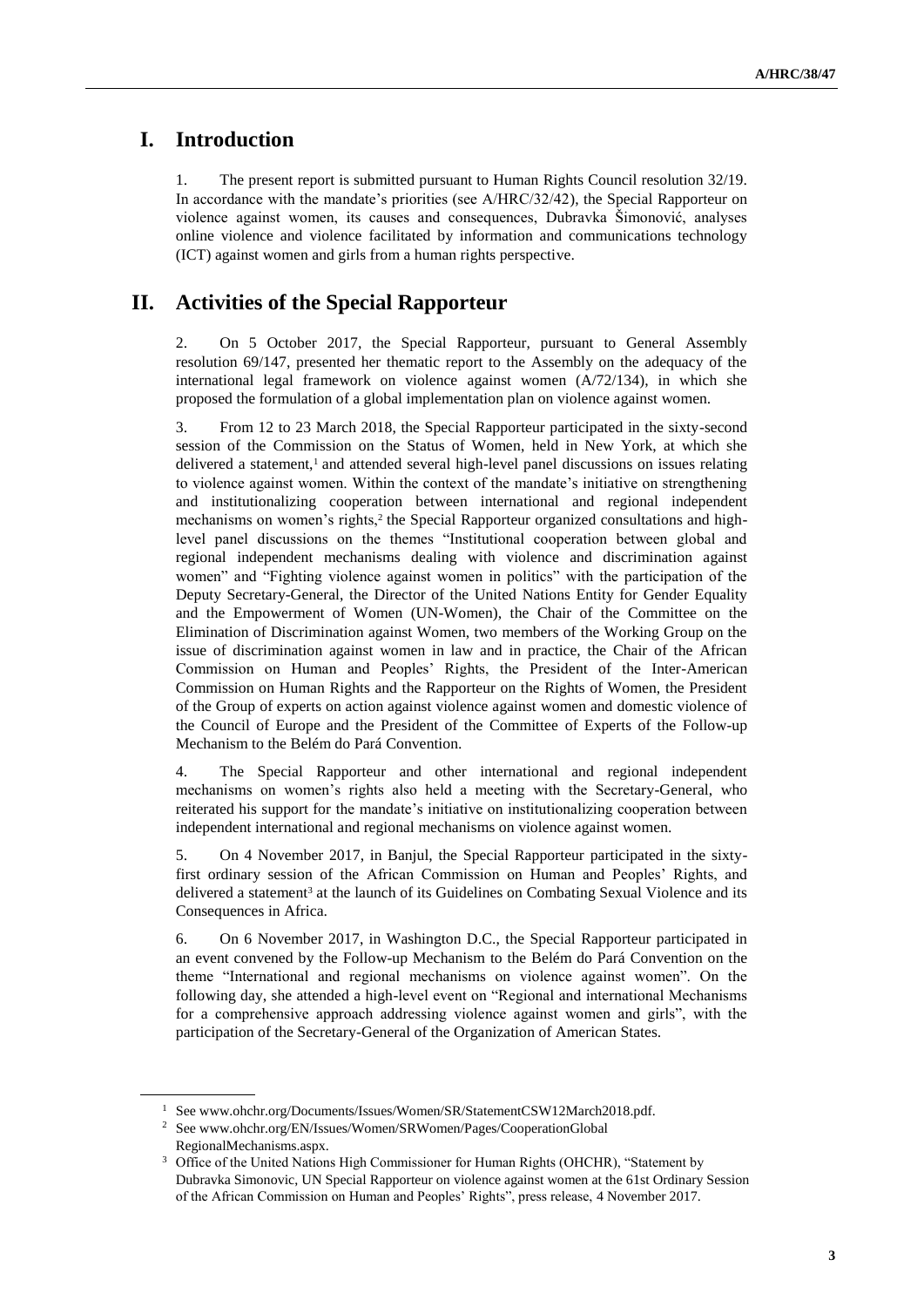7. On 14 November 2017, in Geneva, the mandate holder attended the official launch by the Committee on the Elimination of Discrimination against Women of its general recommendation No. 35 on gender-based violence against women, updating general recommendation No. 19, in which the mandate holder actively participated upon invitation by the Committee.

8. On 22 November 2017, the Special Rapporteur, together with a group of independent human rights experts, marking the International Day on the Elimination of Violence against women, issued a call to eradicate gender-based violence against women, with a focus on sexual harassment and rape, urging States to update their national action plans in accordance with the new general recommendation adopted by the Committee on the Elimination of Discrimination against Women.<sup>4</sup> On 7 December, in order to mark the 16 Days of Activism against Gender-based Violence campaign and International Human Rights Day, the Special Rapporteur reiterated her call for the intensification of international, regional and national efforts to prevent femicide or gender-related killings of women, and for the worldwide adoption of a femicide watch or gender-related killings observatories.<sup>5</sup>

9. From 25 February to 2 March 2018, in Bogotá, Colombia, the Special Rapporteur attended the session of the Inter-American Commission on Human Rights, at which she delivered a statement during a hearing on sexual and reproductive rights of women and girls in Central America. From 14 to 18 May, the Special Rapporteur, pursuant to her mandate, participated in the twenty-seventh session of the Commission on Crime Prevention and Criminal Justice, and attended different panel discussions on gender-based violence against women and femicide.

10. The Special Rapporteur conducted a country visit to the Bahamas from 11 to 15 December 2017 (see A/HRC/38/47/Add.2; see also Add.1) and to Canada from 11 to 23 April 2018. During the period under review, the Special Rapporteur addressed, including jointly with other mandate holders, a total of over 50 communications relating to issues falling within the scope of her mandate. The Special Rapporteur also issued several press releases and statements jointly with other human rights mechanisms.

11. On 23 November 2017, in follow-up to a previous letter dated 4 April 2017, the Special Rapporteur addressed a letter to the Director of UN-Women as administrator of the United Nations Trust Fund in Support of Actions to Eliminate Violence against Women, to initiate cooperation with the Trust Fund, as envisaged by the General Assembly in its resolution 50/166.

## **III. Online violence against women**<sup>6</sup>

### **A. Introduction**

12. Online and ICT-facilitated forms of violence against women have become increasingly common, particularly with the use, every day and everywhere, of social media platforms and other technical applications (A/HRC/32/42 and Corr.1). In today's digital age, the Internet and ICT are rapidly creating new social digital spaces and transforming how individuals meet, communicate and interact, and by this more generally, reshape society as a whole. This development is especially critical for new generations of girls and

<sup>4</sup> OHCHR, "International Day on the Elimination of Violence against Women – 25 November", press release, 22 November 2017.

<sup>5</sup> OHCHR, "16 Days of Advocacy on ending violence against women and International Human Rights Day", press release, 7 December 2017.

<sup>6</sup> The present report was informed by inputs received from stakeholders pursuant to a call by the mandate holder for submissions, and a meeting, held on 16 and 17 January 2018, on due diligence to eliminate online violence against women, organized by the Due Diligence Project and the Association for Progressive Communications and hosted by the Global Women's Institute of the George Washington University.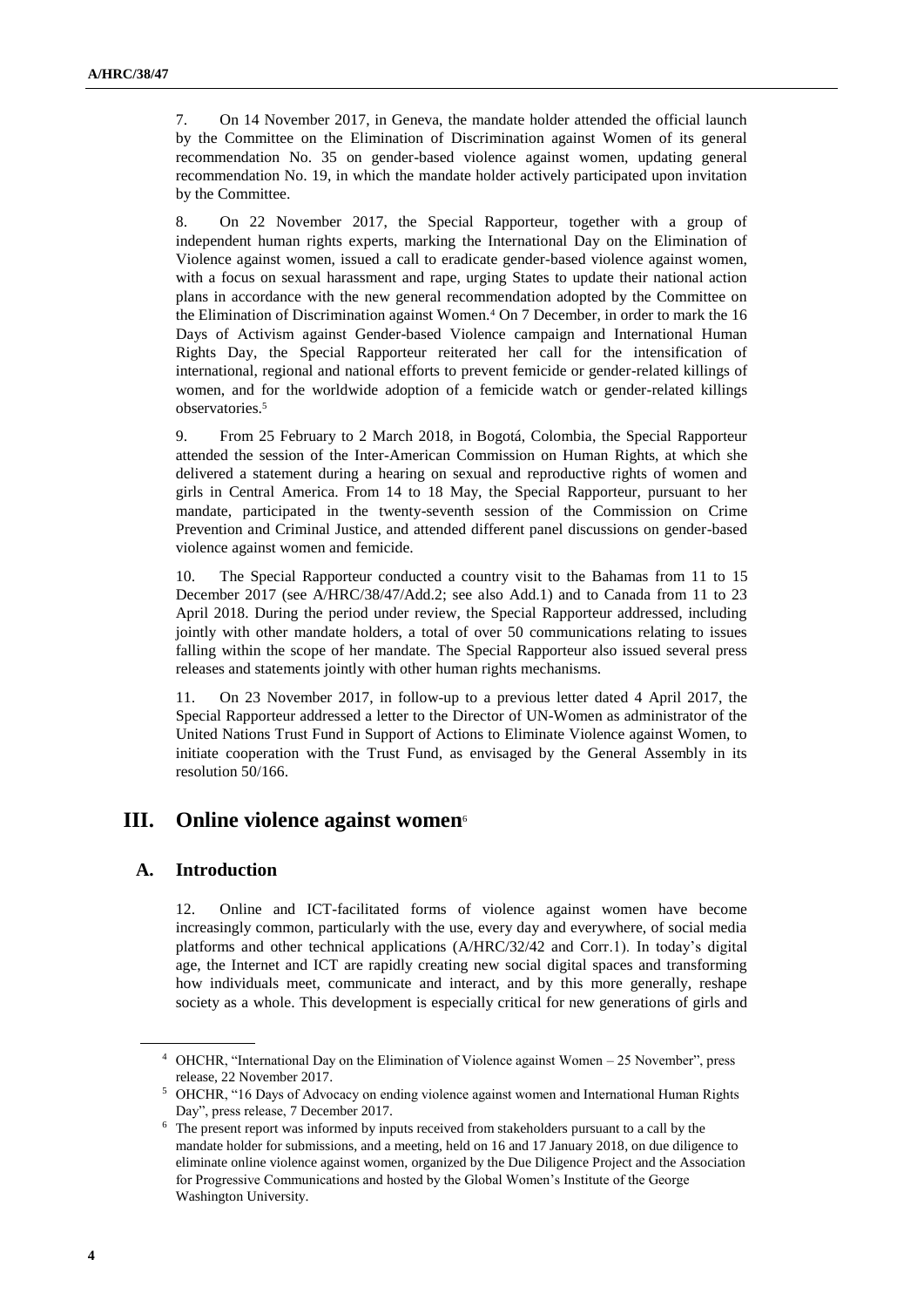boys, who are starting their lives extensively using new technologies to mediate in their relationships, affecting all aspects of their lives. In the section below, the Special Rapporteur considers the phenomenon of violence against women facilitated by new technologies and digital spaces from a human rights perspective.

13. Even though the core international human rights instruments, including those on women's rights, were drafted before the advent of ICT, they provide a global and dynamic set of rights and obligations with transformative potential, and have a key role to play in the promotion and protection of fundamental human rights, including a woman's rights to live a life free from violence, to freedom of expression, to privacy, to have access to information shared through ICT, and other rights.

14. When women and girls do have access to and use the Internet, they face online forms and manifestations of violence that are part of the continuum multiple, recurring and interrelated forms of gender-based violence against women. Despite the benefits and empowering potential of the Internet and ICT, women and girls across the world have increasingly voiced their concern at harmful, sexist, misogynistic and violent content and behaviour online. It is therefore important to acknowledge that the Internet is being used in a broader environment of widespread and systemic structural discrimination and genderbased violence against women and girls, which frame their access to and use of the Internet and other ICT. Emerging forms of ICT have facilitated new types of gender-based violence and gender inequality in access to technologies, which hinder women's and girls' full enjoyment of their human rights and their ability to achieve gender equality.<sup>7</sup>

15. Terminology in this area is still developing and not univocal. In several official United Nations documents, and in particular the 2030 Agenda for Sustainable Development, reference is made to the general and inclusive term "information and communications technology" (or ICT), while in other reports "online violence", "digital violence" or "cyberviolence" are used. In the present report, the Special Rapporteur refers to "ICT-facilitated violence against women" as the most inclusive term, but mainly uses "online violence against women" as a more user-friendly expression. Where appropriate, she uses both terms, as well as the terms "cyberviolence" and "technology-facilitated violence" as alternatives. Mindful that many forms of online violence covered in the report are perpetrated against both women and girls, she uses the term "women" in an inclusive manner, which includes girls whenever applicable,<sup>8</sup> while recognizing that girls are a frequent target of this form of violence.<sup>9</sup>

16. Despite being a relatively new phenomenon and, consequently, the lack of comprehensive data, it has been estimated that 23 per cent of women have reported having experienced online abuse or harassment at least once in their life, and that 1 in 10 women has experienced some form of online violence since the age of 15.<sup>10</sup>

17. At the normative level, the interaction between technology and women's human rights standards is marked by the recognition of the principle that human rights protected offline should also be protected online.<sup>11</sup> Since women's rights are human rights and the prohibition of gender-based violence has been recognized as a principle of international human rights law,<sup>12</sup> women's human rights as developed through comprehensive regional and international conventions, jurisprudence and norms should be protected online, including through the prohibition of gender-based violence in its ICT-facilitated and online

<sup>7</sup> See International Telecommunications Union (ITU), "ICT facts and figures 2016".

<sup>8</sup> Girls are also protected by legislation on child pornography, which is outside the scope of the present report.

<sup>&</sup>lt;sup>9</sup> See the Council of Europe Convention on the Protection of Children against Sexual Exploitation and Sexual Abuse (the "Lanzarote Convention"). See also European Institute for Gender Equality, "Cyber violence against women and girls", 2017.

<sup>10</sup> See European Union Agency for Fundamental Rights, "Violence against women: an EU-wide survey", 2014.

<sup>&</sup>lt;sup>11</sup> Human Rights Council resolution 32/13.

<sup>&</sup>lt;sup>12</sup> Committee on the Elimination of Discrimination against Women general recommendation No. 35 (No. 19).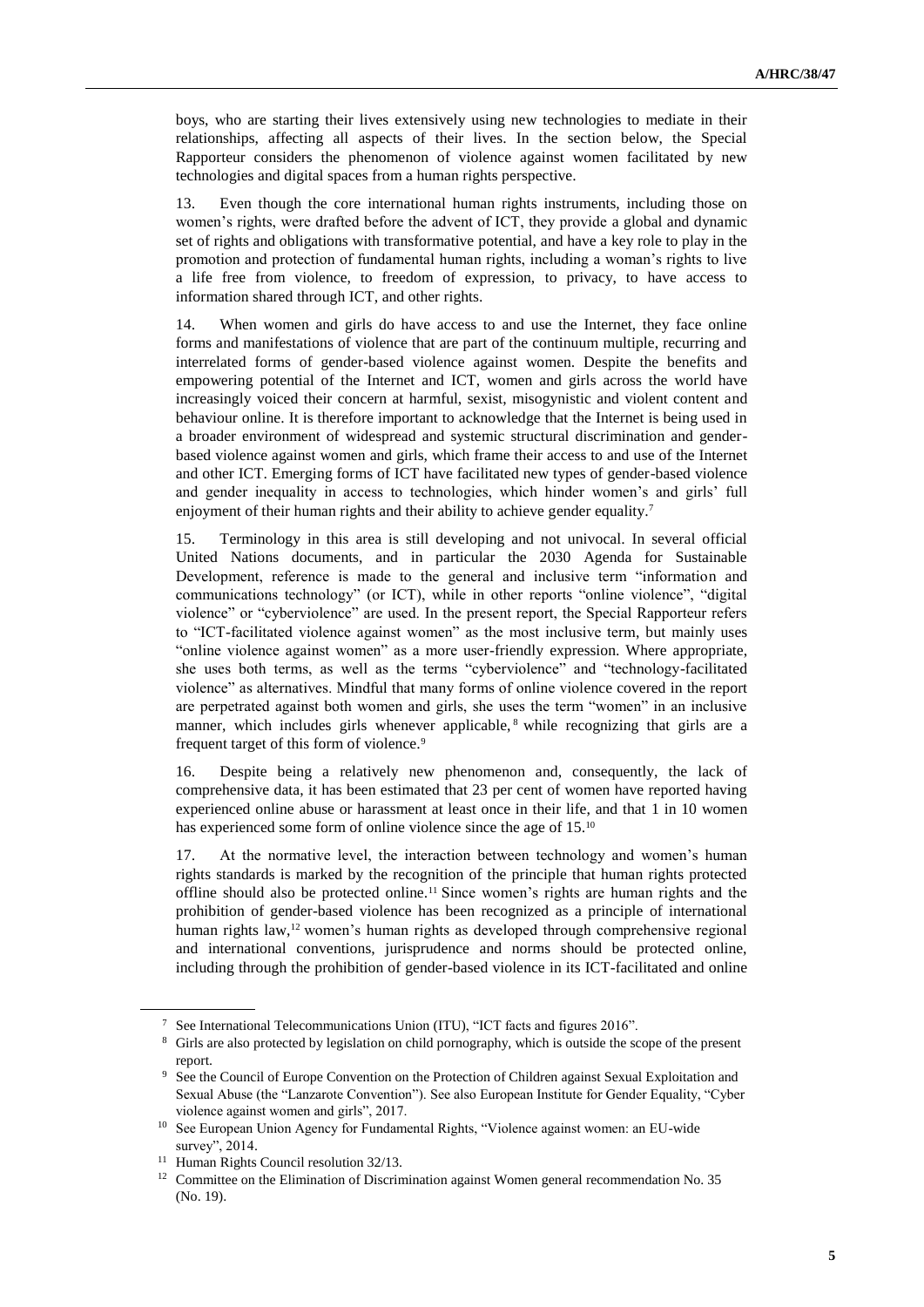forms. Furthermore, States have established positive obligations to ensure that fundamental human rights are protected, respected and fulfilled.

18. Protecting women's human rights and eliminating violence against women and girls in public and private life in the "real world" remains a global challenge that has now spread to the digital space of social media, such as Instagram, Twitter, Facebook, Reddit, YouTube and Tumblr, and in other mobile telephone communications technology, micro-blogging sites and messaging applications (such as WhatsApp, Snapchat, Messenger, Weibo and Line), which are now a part of everyday life for many people around the world.

19. This new global digital space has great potential for ensuring the faster and fuller promotion and enjoyment of all human rights, including women's rights. The power to use this potential for protecting women's human rights and achieving gender equality does not, however, reside only in the technologies themselves; much also depends on the ways that people access and use those new technologies.<sup>13</sup> There is a significant risk that the use of ICT without a human rights-based approach and the prohibition of online gender-based violence could broaden sexual and gender-based discrimination and violence against women and girls in society even further.

20. Owing to the easy accessibility and dissemination of contents within in the digital world, the social, economic, cultural and political structures and related forms of gender discrimination and patriarchal patterns that result in gender-based violence offline are reproduced, and sometimes amplified and redefined, in ICT, while new forms of violence emerge. New forms of online violence are committed in a continuum and/or interaction between online or digital space; it is often difficult to distinguish the consequences of actions that are initiated in digital environments from offline realities, and vice versa. At this stage of development in ICT, it is essential that the different forms of online violence against women and girls be addressed through legislative and any other measures necessary to combat and prevent such violence, while upholding the right to freedom of expression, including access to information, the right to privacy and data protection, as well as the rights of women that are protected under the international human rights framework.

21. The aim of the present thematic report is to start the process of understanding how to effectively apply a human rights-based approach to prevent and combat online and ICTfacilitated violence against women as human rights violations, which shares its root causes with other forms of violence against women and should be dealt with in the broader context of the elimination of all forms of discrimination against women.

## **B. Definition, harm and manifestations of online and information and communications technology-facilitated violence against women and girls**

#### **1. Definition**

22. Violence against women is a form of discrimination against women and a human rights violation falling under the Convention on the Elimination of All Forms of Discrimination and other international and regional instruments, according to which violence against women includes gender-based violence against women, that is, violence directed against a woman because she is a woman and/or that affects women disproportionately.<sup>14</sup> Article 1 of the Declaration on the Elimination of Violence against Women further specifies that violence against women is any act of gender-based violence that results in, or is likely to result in, physical, sexual or psychological harm or suffering to women, including threats of such acts, coercion or arbitrary deprivation of liberty, whether occurring in public or in private life.

<sup>13</sup> See Thomas L. Friedman, "How Mark Zuckerberg Can Save Facebook – and Us", *New York Times*, 27 March 2018.

<sup>&</sup>lt;sup>14</sup> Committee on the Elimination of Discrimination against Women general recommendations No. 19 (1992) on violence against women and No. 35 (2017) on gender-based violence against women, updating general recommendation No. 19.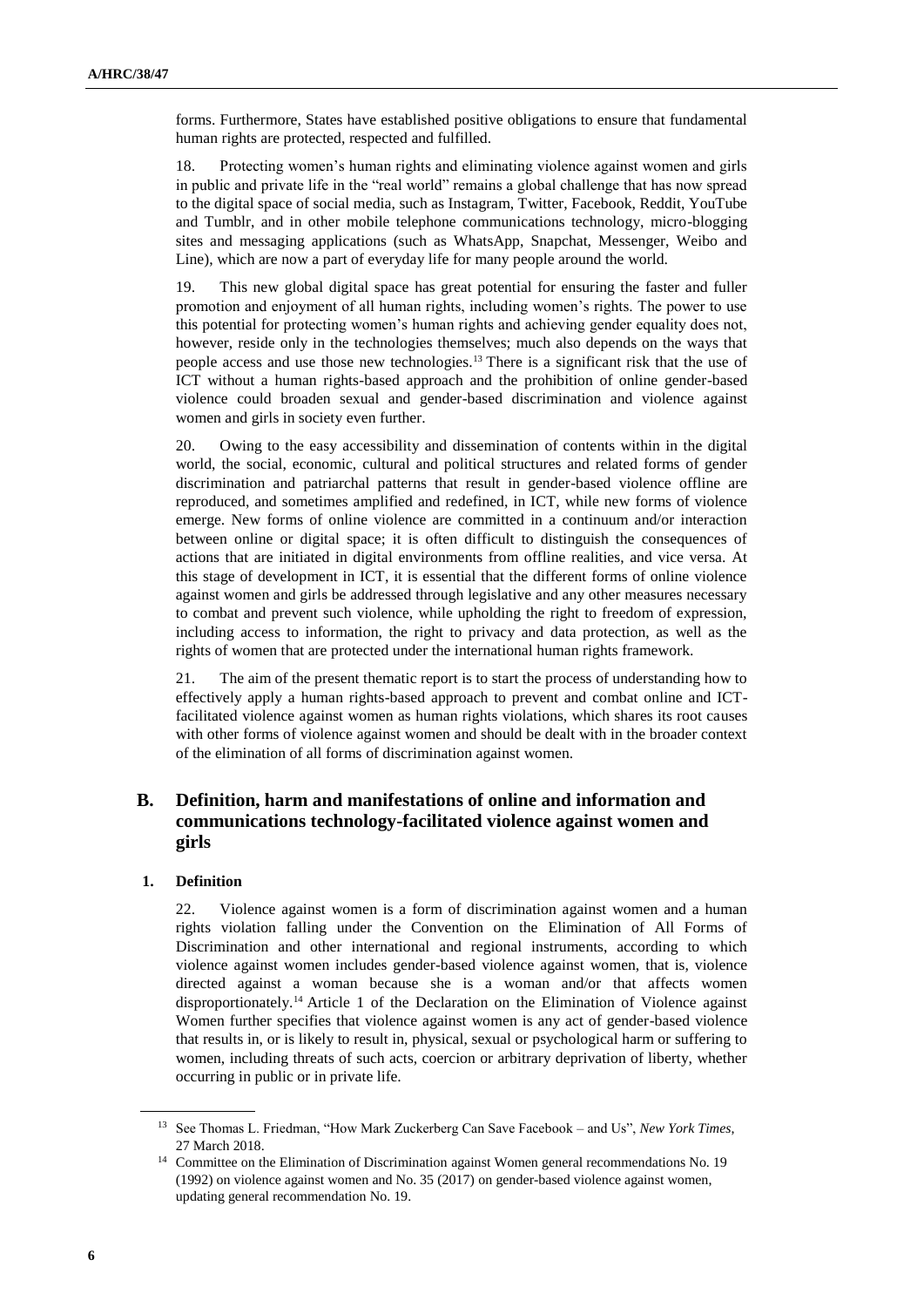23. The definition of online violence against women therefore extends to any act of gender-based violence against women that is committed, assisted or aggravated in part or fully by the use of ICT, such as mobile phones and smartphones, the Internet, social media platforms or email, against a woman because she is a woman, or affects women disproportionately.

24. It is important to note from the outset that the Special Rapporteur report does not aim to define and catalogue all forms of online violence against women and girls. The rapid development of digital technology and spaces, including through artificial intelligence (AI), will inevitably give rise to different and new manifestations of online violence against women. She therefore aims to address some major concerns and to highlight some contemporary online forms of violence against women and girls brought to her attention. As digital spaces morph and develop, so too must the application and implementation of human rights norms to these areas. The Special Rapporteur considers online pornography and virtual manifestations of violence in video games, or violent interactive environments to be outside the scope of the present report.

#### **2. Harm**

25. The consequences of and harm caused by different manifestations of online violence are specifically gendered, given that women and girls suffer from particular stigma in the context of structural inequality, discrimination and patriarchy. Women subjected to online violence are often further victimized through harmful and negative gender stereotypes, which are prohibited by international human rights law. The Internet has become a site of diverse forms of violence against women and girls, in the form of pornography, sexist games and breaches of privacy. For women who engage in public debate through the Internet, the risk of harassment is experienced online; for example, an anonymous negative campaign calling for the gang rape of a woman human rights defender, with racist abuse posted in her Wikipedia profile. Female ICT users have publicly protested about sexist attacks (A/HRC/23/50, para. 66).

26. Acts of online violence may force women to retreat from the Internet. Research indicates that 28 per cent of women who had suffered ICT-based violence intentionally reduced their presence online. <sup>15</sup> Other common outcomes are social isolation, whereby victims or survivors withdraw from public life, including with family and friends, and limited mobility, when they lose their freedom to move around safely.

27. Online and ICT-facilitated acts of gender-based violence against women and girls include threats of such acts that result, or are likely to result, in psychological, physical, sexual or economic harm or suffering to women. <sup>16</sup> They can cause a high degree of psychological harm due to the scale and repeated occurrence of such acts. Victims and survivors experience depression, anxiety and fear, and in some cases may also develop suicidal tendencies. Technology-facilitated violence may also lead to physical harm (including suicides), as well as economic harm. In some instances, the threat of physical harm becomes a reality, when sexually explicit images or videos are posted on specialized advertising sites for prostitution together with private information, such as a victim's home address. Economic harm can be done when the explicit image of a victim of cyberabuse covers several pages of search engine results, making it difficult for the victim to find employment, or even preventing the victim from even attempting to find employment because of the shame and fear of potential employers discovering the images. Risk of harm arises from both online content (sexist, misogynistic, degrading and stereotyped portrayals of women, online pornography) and behaviours (bullying, stalking, harassment, intimidation facilitated and perpetrated via social media, tracking applications, and profiling technology).

<sup>15</sup> See Japleen Pasricha, "'Violence' Online in India: Cybercrimes Against Women & Minorities on Social Media", Feminism in India, 2016.

<sup>&</sup>lt;sup>16</sup> See webpage of the Association for Progressive Communications on violence against women online at [www.genderit.org/onlinevaw/countries.](file:///C:/Users/mcparland/Documents/Human%20Rights%20Council/HRC%2038/47/www.genderit.org/onlinevaw/countries/)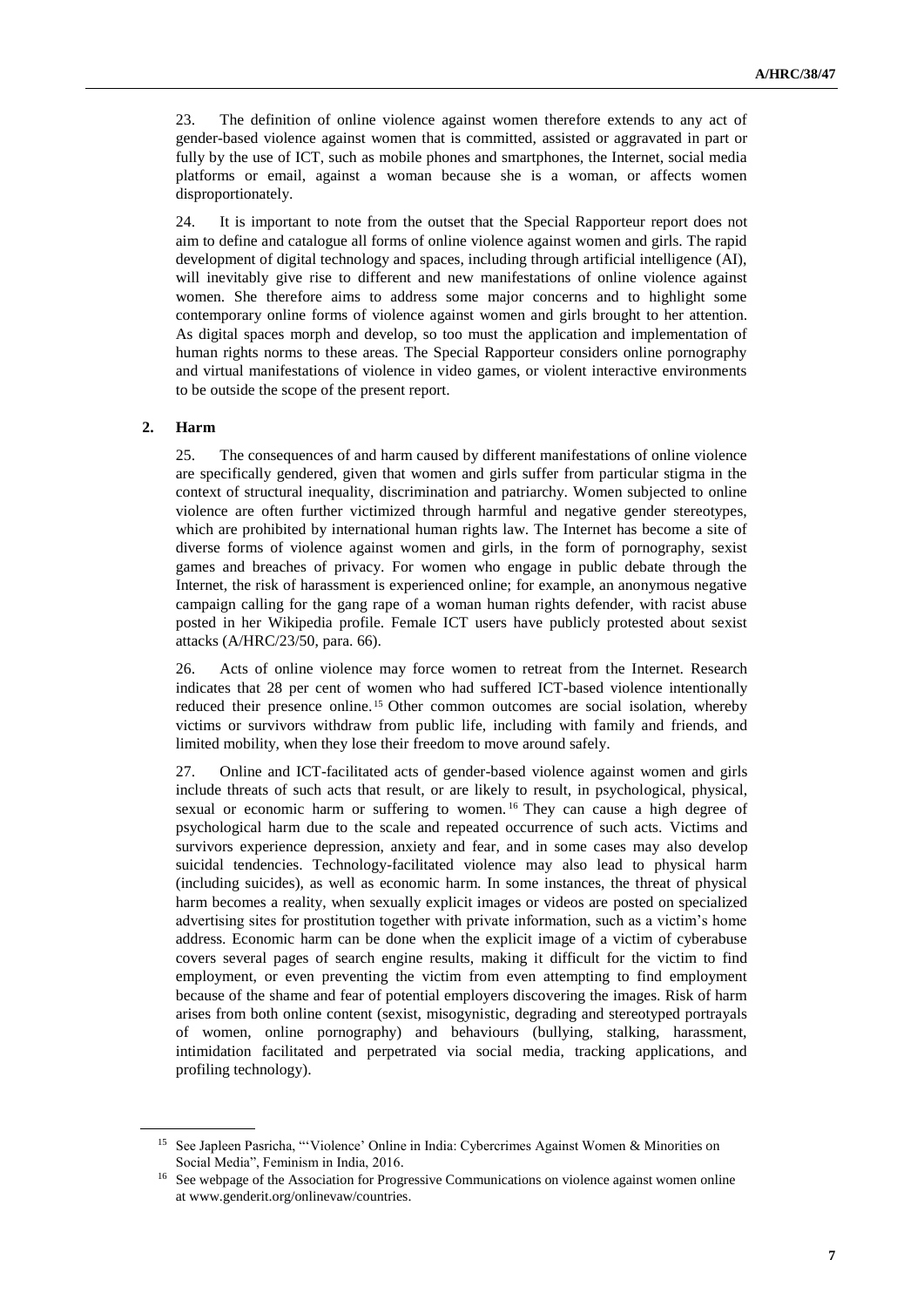28. Women are both disproportionately targeted by online violence and suffer disproportionately serious consequences as a result. Their access to technology is also affected by intersectional forms of discrimination based on a number of other factors, such as race, ethnicity, caste, sexual orientation, gender identity and expression, abilities, age, class, income, culture, religion, and urban or rural setting. These forms of discrimination are intersectional in that they are not only the result of a single particular individual characteristic but the result of the interplay between them, which can result in more severe consequences. Women who have multiple identities are often targeted online on the basis of a combination of these factors, including racial discrimination and hate speech. Some groups of women, such as women human rights defenders, women in politics, including parliamentarians, <sup>17</sup> journalists, <sup>18</sup> bloggers, <sup>19</sup> young women, women belonging to ethnic minorities and indigenous women,<sup>20</sup> lesbian, bisexual and transgender women,<sup>21</sup> women with disabilities and women from marginalized groups are particularly targeted by ICTfacilitated violence (see A/HRC/35/9).

29. Women human rights defenders, journalists and politicians are directly targeted, threatened, harassed or even killed for their work. They receive online threats, generally of a misogynistic nature, often sexualized and specifically gendered. The violent nature of these threats often leads to self-censorship. Some resort to the use of pseudonyms, while others maintain low online profiles, an approach that can have a detrimental impact on their professional lives and reputations. Others decide to suspend, deactivate or permanently delete their online accounts, or to leave the profession entirely. Ultimately, the online abuse against women journalists and women in the media are a direct attack on women's visibility and full participation in public life.<sup>22</sup> The anonymity of perpetrators further heightens the fear of violence, resulting in a sense of insecurity and distress experienced by the victims. In addition to the impact on individuals, a major consequence of online and ICT-facilitated gender-based violence is a society where women no longer feel safe either online or offline, given the widespread impunity for perpetrators of gender-based violence.<sup>23</sup> Online violence against women not only violates a woman's right to live free from violence and to participate online but also undermines democratic exercise and good governance, and as such creates a democratic deficit.

#### **3. Manifestations**

30. While many forms of online violence are not completely new, they take many forms and target women and girls in multiple and different ways by owing to the specificity of types of ICT, such as fast spreading ("viral") and global searchability, and the persistence, replicability and scalability of information, which also facilitates the contact of aggressors with the women they target, as well as secondary victimization.  $24$  Technology has transformed many forms of gender-based violence into something that can be perpetrated

<sup>&</sup>lt;sup>17</sup> Inter-Parliamentary Union, "Sexism, harassment and violence against women parliamentarians", Issues Brief, October 2016.

<sup>&</sup>lt;sup>18</sup> See Human Rights Council resolution  $33/2$ , in which the Council condemned unequivocally the specific attacks on women journalists in the exercise of their work, including sexual and gender-based discrimination and violence, intimidation and harassment, online and offline.

<sup>19</sup> OSCE, *New Challenges to Freedom of Expression: Countering Online Abuse of Female Journalists* (2016), p. 5.

<sup>&</sup>lt;sup>20</sup> See Association for Progressive Communications, "Erotics: Sex, rights and the internet", 2011; Jane Bailey and Sara Shayan, "Missing and murdered indigenous women crisis: technological dimensions", *Canadian Journal of Women and the Law*, vol. 28, No. 2 (2016).

<sup>21</sup> Witness Media Lab, *Capturing Hate: Eyewitness Videos Provide New Source of Data on Prevalence of Transphobic Violence* (2016).

<sup>&</sup>lt;sup>22</sup> See Office of the Representative on Freedom of the Media of the Organization for Security and Cooperation in Europe (OSCE), *New Challenges to Freedom of Expression: Countering Online Abuse of Female Journalists* (OSCE, Vienna, 2016), and Committee to Protect Journalists, *Attacks on the Press*, 2016 Edition, Gender and Media Freedom Worldwide.

<sup>23</sup> See Internet Governance Forum, best practice forum on gender access, 2016.

<sup>24</sup> See Danah Boyd, "Social Network Sites as Networked Publics: Affordances, Dynamics, and Implications", in *Networked Self: Identity, Community and Culture on Social Network Sites* (Routledge, New York, 2011), pp. 39–58.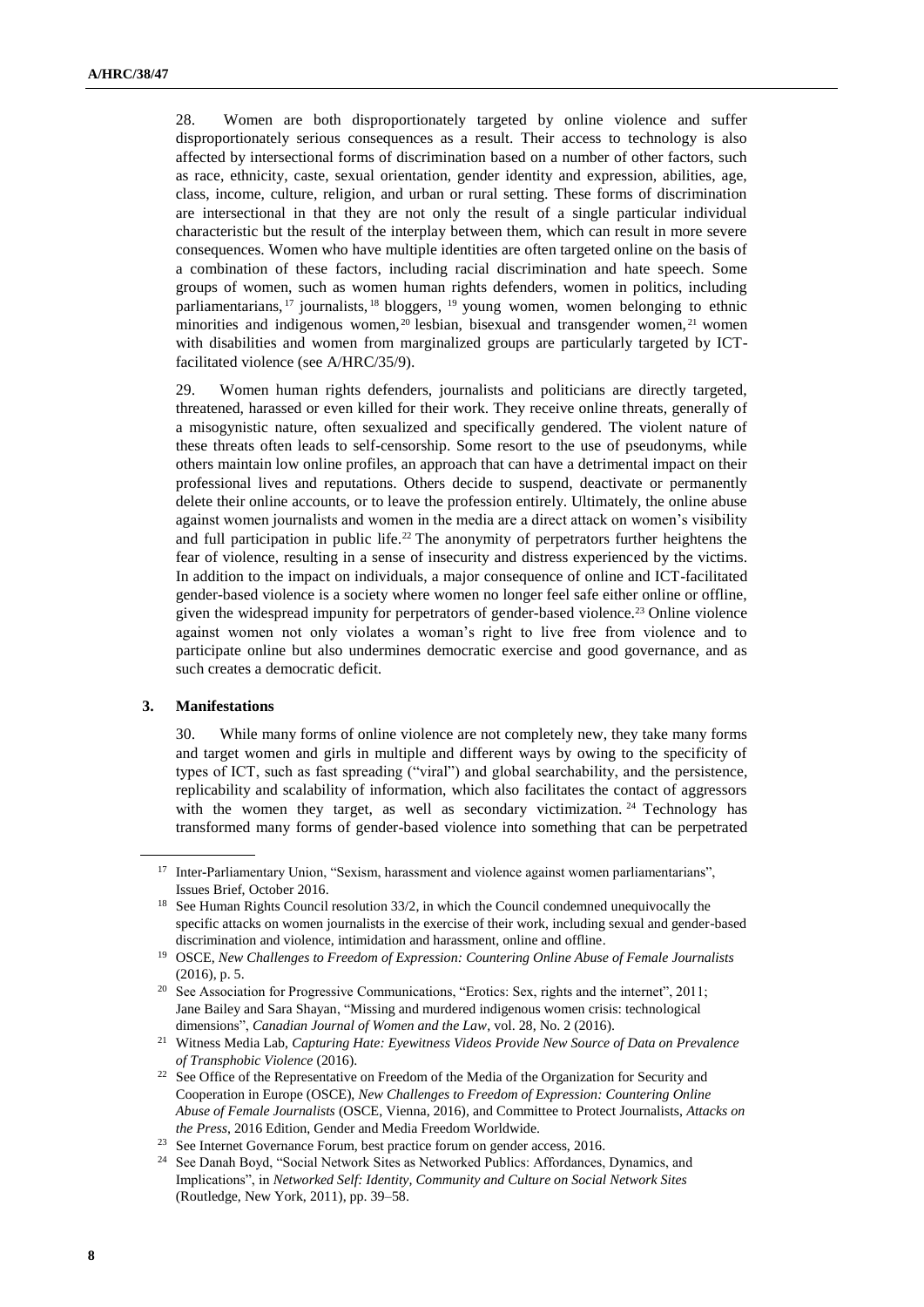across distance, without physical contact and beyond borders through the use of anonymous profiles to amplify the harm to victims. All forms of online gender-based violence are used to control and attack women and to maintain and reinforce patriarchal norms, roles and structures and an unequal power relationship. This is particularly evident when violence, threats and harassment follow speeches or expression related to gender equality and feminism, or where defenders of women's rights are targeted for their work.

31. ICT may be used directly as a tool for making digital threats and inciting genderbased violence, including threats of physical and/or sexual violence, rape, killing, unwanted and harassing online communications, or even the encouragement of others to harm women physically. It may also involve the dissemination of reputation-harming lies, electronic sabotage in the form of spam and malignant viruses, impersonation of the victim online and the sending of abusive emails or spam, blog posts, tweets or other online communications in the victim's name. ICT-facilitated violence against women may also be committed in the work place<sup>25</sup> or in the form of so-called "honour-based" violence or of domestic violence by intimate partners. Women who speak out about their abuse online are frequently and increasingly threatened with legal proceedings, such as for defamation, which aims to prevent them from reporting their situation. Such behaviour may form part of a pattern of domestic violence and abuse.

32. ICT tools are also used for trafficking in women and girls, or as a threat to compel them into trafficking situations. Abusers may threaten the disclosure of private information online to maintain power and control over their victims to prevent them from leaving the relationship and/or from reporting abuse and pursuing their legal rights in court.

33. There are many new emerging forms of violence against women with ICT-related names, such as "doxing", "sextortion" and "trolling". Some forms of violence against women carry the prefix "online", such as online mobbing, online stalking and online harassment. New forms of violence have also developed, such as the non-consensual distribution of intimate contents ("revenge porn").

34. Online violence against women may be manifested in different forms and through different means, such as non-consensual accessing, using, manipulating, disseminating or sharing of private data, information and/or content, photographs and/or videos, including sexualized images, audio clips and/or video clips or Photoshopped images.

35. "Sextortion" refers to the use of ICT to blackmail a victim. In such cases, the perpetrator threatens to release intimate pictures of the victim in order to extort additional explicit photos, videos, sexual acts or sex from the victim.

36. "Doxing" refers to the publication of private information, such as contact details, on the Internet with malicious intent, usually with the insinuation that the victim is soliciting sex (researching and broadcasting personally identifiable information about an individual without consent, sometimes with the intention of exposing the woman to the "real" world for harassment and/or other purposes). It includes situations where personal information and data retrieved by a perpetrator is made public with malicious intent, clearly violating the right to privacy.

37. "Trolling" consists in the posting of messages, the uploading of images or videos and the creation of hashtags for the purpose of annoying, provoking or inciting violence against women and girls. Many "trolls" are anonymous and use false accounts to generate hate speech.<sup>26</sup>

38. Online mobbing and harassment refer to the online equivalents of mobbing or harassment on social platforms, the Internet, in chat rooms, instant messaging and mobile communications.

<sup>&</sup>lt;sup>25</sup> See International Labour Office, "Ending violence and harassment against women and men in the world of work", International Labour Conference, 107th session, 2018.

<sup>26</sup> Instituto de las Mujeres del Distrito Federal, Programa Annual PAIMEF 2016: "CDMX Ciudad Segura y Amigable para las Mujeres y las Niñas", p. 20.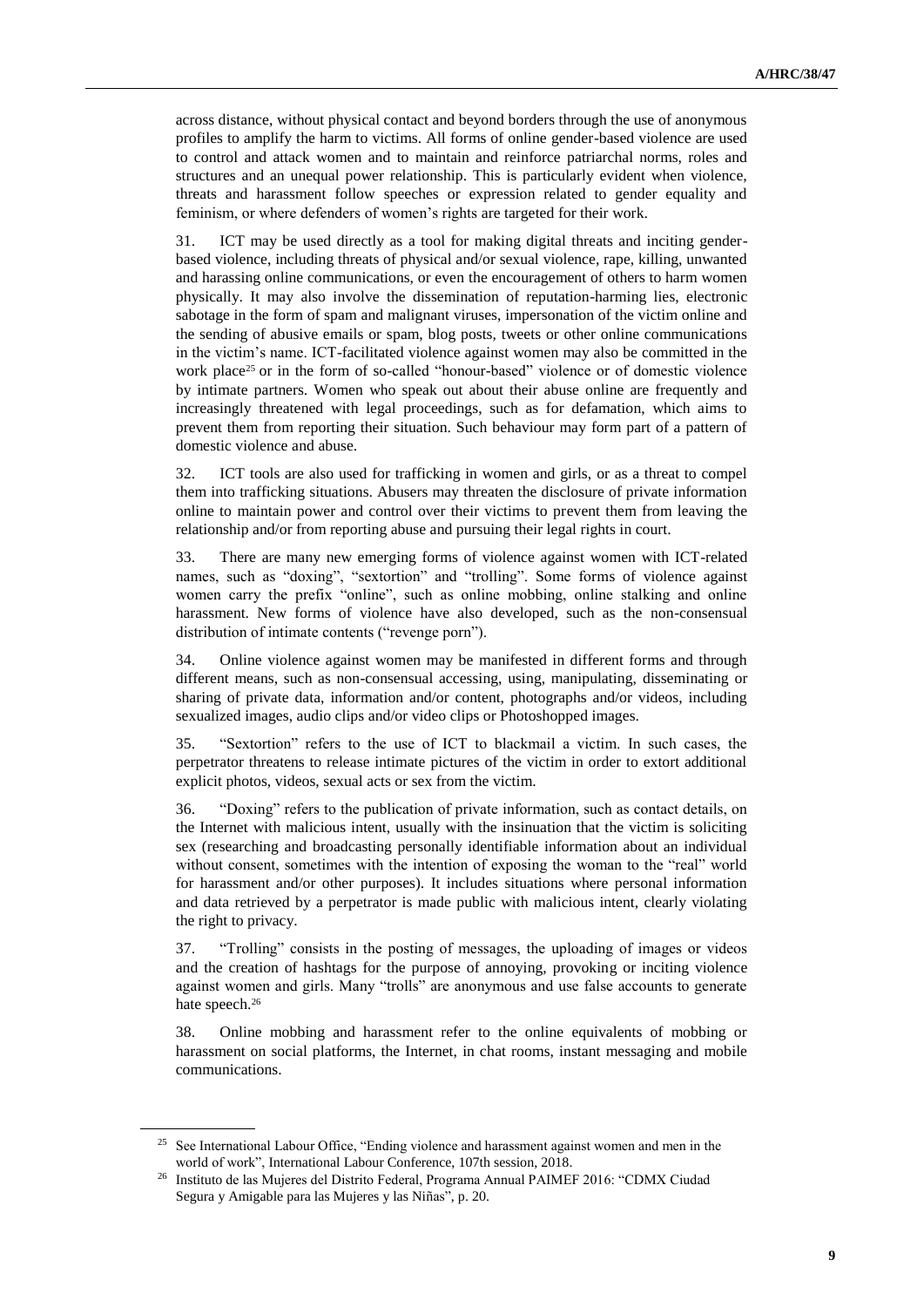39. Online stalking is the repeated harassment of individuals, perpetrated by means of mobile phones or messaging applications, in the form of crank calls or private conversations on online applications (such as WhatsApp) or in online chat groups.<sup>27</sup>

40. Online sexual harassment refers to any form of online unwanted verbal or nonverbal conduct of a sexual nature with the purpose or effect of violating the dignity of a person, in particular by creating an intimidating, hostile, degrading, humiliating or offensive environment.

41. "Revenge porn" consists in the non-consensual online dissemination of intimate images, obtained with or without consent, with the purpose of shaming, stigmatizing or harming the victim.

42. All the above-mentioned forms of online violence create a permanent digital record that can be distributed worldwide and cannot be easily deleted, which may result in further victimization of the victim. Relevant data and surveys have shown that, in the majority of cases, online violence is not a gender-neutral crime. Surveys of the gender dimension of online violence indeed indicate that 90 per cent of those victimized by non-consensual digital distribution of intimate images are women.<sup>28</sup>

### **C. Application of the international human rights framework to online violence against women and girls**

#### **1. Soft law developments addressing online violence against women and girls**

43. In the past decade, there have been significant soft law developments in the understanding and recognition of online gender-based violence in the international human rights framework on women's rights and violence against women.

44. The issue of online gender-based violence was first addressed in 2006 by the Secretary-General in his in-depth study on all forms of violence against women (A/61/122/Add.1 and Corr.1), in which he noted that more inquiry about the use of ICT was needed so that emerging forms of violence could be recognized and better addressed.

45. In its resolution 20/8, the Human Rights Council clearly stated that the same rights that people have offline must also be protected online. The view of the Internet and digital technologies as enablers of rights and the digital space as an extension of rights held offline paved the way for discussions on how digital technologies had an impact on women's and girls' rights, specifically with regard to gender-based violence.<sup>29</sup>

46. In 2013, in its agreed conclusions, the Commission on the Status of Women called upon States to use ICT to empower women and to develop mechanisms to combat violence against women and girls (see E/2013/27).

47. In 2013, the General Assembly, in its resolution 68/181, went further by expressing its grave concern that women human rights defenders were at risk of and suffered from violations perpetrated both online and offline by State and non-State actors, and called upon States to exercise due diligence and to promptly bring perpetrators to justice.

48. In 2015, the Human Rights Council, in its resolution 29/14, recognized that domestic violence could include acts such as cyberbullying and cyberstalking — thereby reinforcing the framing of online gender-based violence as part of the continuum of violence against women — and that States had a primary responsibility for preventing and promoting the human rights of women and girls facing violence, including those facing domestic violence.

49. In 2016, the General Assembly, in its resolution 71/199, recognized that women were particularly affected by violations of the right to privacy in the digital age, and called

<sup>27</sup> Se[e https://genderingsurveillance.internetdemocracy.in/.](https://genderingsurveillance.internetdemocracy.in/)

<sup>&</sup>lt;sup>28</sup> See the website of the Cyber Civil Rights Initiative at [www.cybercivilrights.org.](https://www.cybercivilrights.org/)

<sup>&</sup>lt;sup>29</sup> See Association for Progressive Communications and Hivos, "Global Information Society Watch 2013: Women's rights, gender and ICTs", 2013.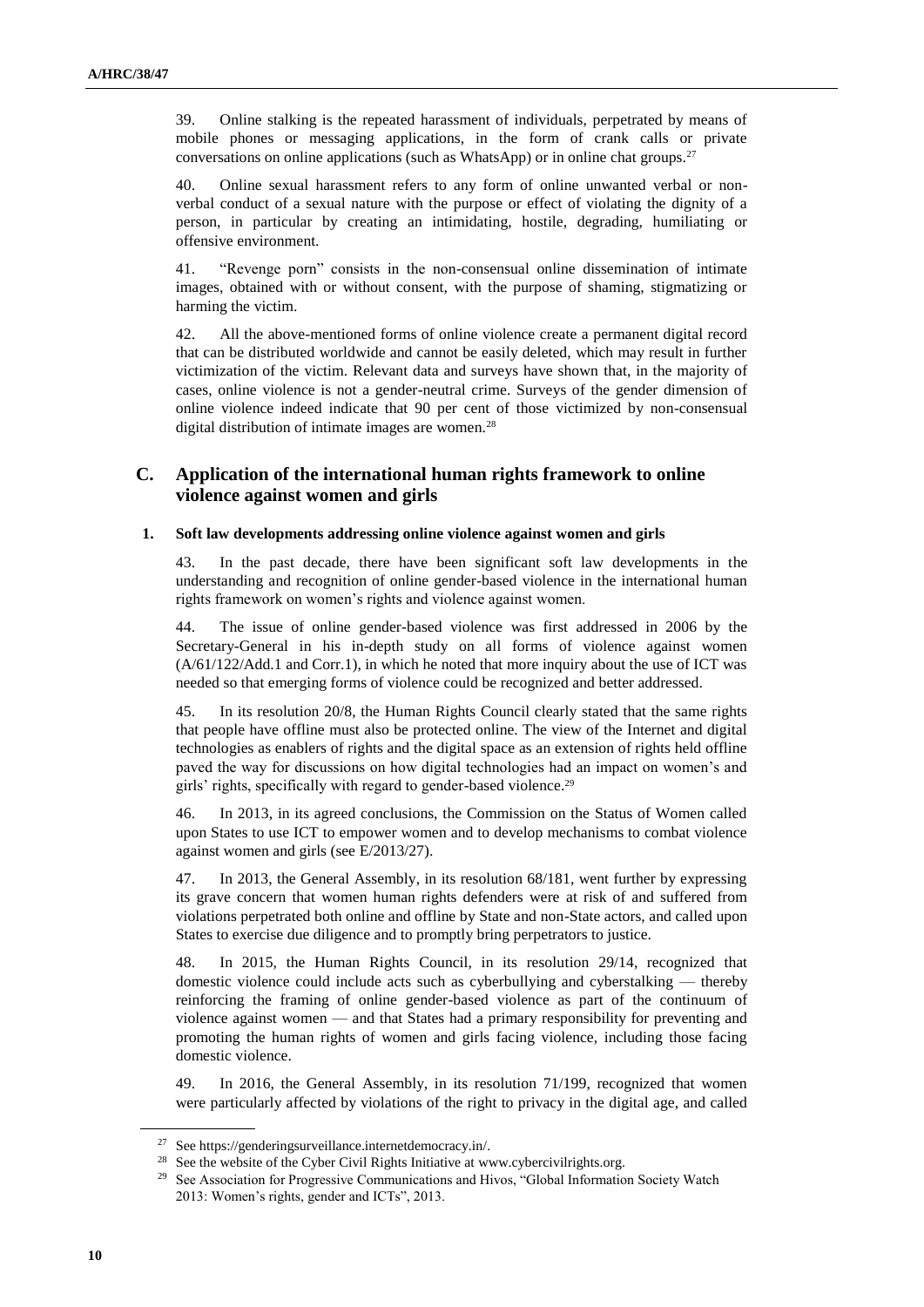upon all States to further develop preventive measures and remedies. In 2017, the Human Rights Council, in its resolution 34/7, reaffirmed this call, noting that abuses of the right to privacy in the digital age may affect all individuals, including with particular effects on women, as well as children and persons in vulnerable situations, or marginalized groups.

#### **2. International human rights law applicable to online violence against women and girls**

#### **(a) The right to live free from gender-based violence**

50. International and regional human rights instruments set out States' obligations to combat all forms of discrimination against women, including online violence against women, and to protect their human rights, including every woman's right to be free from violence. The core women's human right instruments, such as the Convention on the Elimination of All Forms of Discrimination against Women, the Declaration on the Elimination of Violence against Women and the Beijing Declaration and Platform for Action, predate the development of the Internet and ICT, and consequently the emerging forms of online violence against women. The Convention on the Elimination of All Forms of Discrimination against Women has been progressively analysed by the Committee on the Elimination of Discrimination against Women, which has addressed ICT-facilitated violence against women in several general recommendations and concluding observations. In its general recommendation No. 33 (2015) on women's access to justice, it recognized the important role of digital spaces and ICT for women's empowerment. Furthermore, in its general recommendation No. 35 (2017) on gender-based violence against women, the Committee made clear that the Convention was fully applicable to technology-mediated environments, such as the Internet and digital spaces, as settings where contemporary forms of violence against women and girls were frequently committed in their redefined form. In addition, it highlighted the important role of ICT in transforming social and cultural stereotypes about women, as well as its potential in ensuring effectiveness and efficiency of women in their access to justice (see general recommendation No. 34 (2016) on the rights of rural women).<sup>30</sup> In its general recommendation No. 36 (2017) on the right of girls and women to education, the Committee also recognized how girls are affected by cyberbullying, particularly in relation to their right to education. Recognizing the potential that ICT and social media have to increase access to information and education, States should develop and implement educational programmes, including comprehensive women's human rights education.

51. At the regional level, in the Council of Europe Convention on Preventing and Combating Violence against Women and Domestic Violence, the States members of the Council clearly request States to encourage the private sector, with due respect for freedom of expression, to participate in the implementation of policies aimed at preventing violence against women and to promote educational programmes for users on ways to address abusive online content of a sexual or violent nature.

#### **(b) The right to live free from gender-based violence and the right to freedom of expression and access to information**

52. Freedom of expression, enshrined in article 19 of the Universal Declaration on Human Rights and article 19 of the International Covenant on Civil and Political Rights, which guarantees the right of everyone "to hold opinions without interference and to seek, receive and impart information and ideas through any media and regardless of frontiers, either orally, in writing or in print, in the form of art, or through any other media of his/her choice", is now exercised in the digital space with the use of ICT and the Internet, including the right to seek, receive and impart information freely on the Internet without censorship or other interference. Freedom of expression is not, however, an absolute right, given that it cannot be invoked to justify language or other forms of expression designed to incite discrimination, hostility or violence (International Covenant on Civil and Political Rights, art. 20 (2)), including online violence against women. Legislation intended to protect

<sup>&</sup>lt;sup>30</sup> See also Carly Nyst, "Technology-related violence against women: Recent legislative trends", Association for Progressive Communications, May 2014.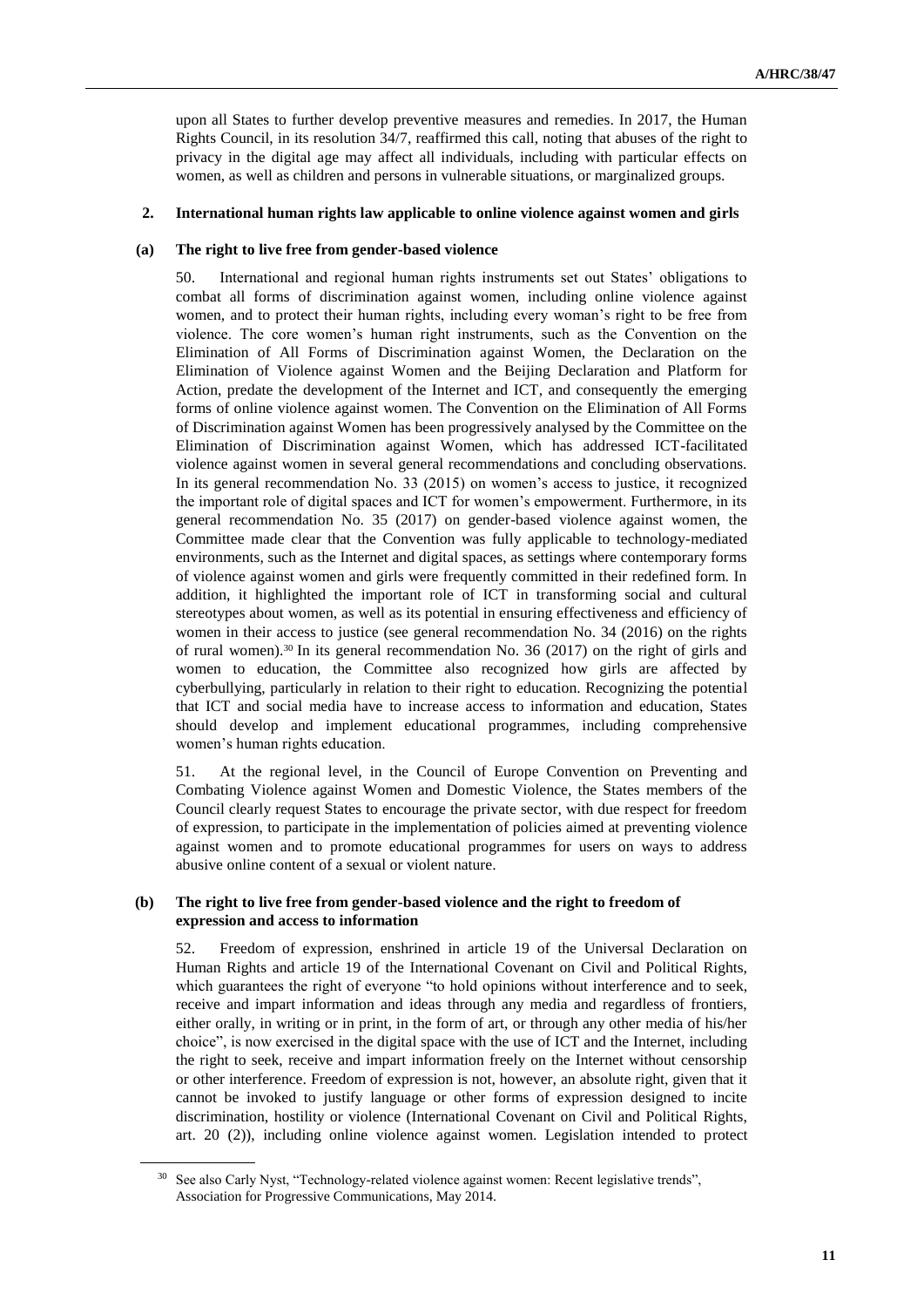women against online violence but not carefully designed in accordance with the international human rights framework may have adverse collateral effects on other human rights; for instance, the Special Rapporteur on the promotion and protection of the right to freedom of opinion and expression already pointed out that any State-imposed content restrictions should be provided by law, pursue one of the purposes set out in article 19, paragraph 3 of the Covenant, and respect the principles of necessity and proportionality (see A/HRC/17/27, para. 24 and  $A/66/290$ , para. 15).<sup>31</sup> In a joint statement with the mandate holder, the Special Rapporteur had previously stressed that online gender-based abuse and violence assaulted the basic principles of equality under international law and freedom of expression, and underlined that ensuring an Internet free from gender-based violence enhanced women's empowerment. They also highlighted the fact that women victims and survivors needed transparent and fast responses and effective remedies, which could only be achieved if both States and private actors worked together and exercised due diligence to eliminate online violence against women.<sup>32</sup>

53. Access to information includes access to ICT, which is often marked by gender inequality or a gender digital divide, namely, gender-based discrimination against women with regard to their access to and use of ICT, which hinders women's full enjoyment of their human rights. Women's access to ICT is part of their right to freedom of expression, and is necessary for the fulfilment of other basic human rights, such as the rights to participate in political decision-making and to non-discrimination.

54. According to the International Telecommunications Union (ITU), between 2013 and 2017, the proportion of women using the Internet was 12 per cent lower than the proportion of men using the Internet worldwide. In 2017, the global Internet penetration rate for men stood at 50.9 per cent, compared to 44.9 per cent for women. While the gender gap had narrowed in most regions since 2013, it had widened in Africa. In Africa, the proportion of women using the Internet was 25 per cent lower than the proportion of men. In least developed countries, only one out of seven women was using the Internet compared with one out of five men.<sup>33</sup>

55. In this regard, the 2030 Agenda for Sustainable Development recognizes that the spread of ICT and global interconnectedness has great potential to accelerate human progress, to bridge the digital divide and to develop knowledge societies. Under Sustainable Development Goal 5, it sets the objectives of achieving gender equality and the empowerment of all women and girls through, among others, the elimination of all forms of violence against all women and girls in the public and private spheres (target 5.2) and of enhancing the use of enabling technology, in particular ICT, to promote women's empowerment (target 5.9). Moreover, Goal 9, target c urges States to significantly increase access to ICT and strive to provide universal and affordable access to the Internet in least developed countries by 2020. Similarly, the Committee on the Elimination of Discrimination against Women, in its general recommendation No. 34 (2016) on the rights of rural women, highlighted that ICT played a key role for the realization of women's human rights and that States had an obligation to improve and promote gender equality in the ICT sector.<sup>34</sup> At the regional level, article 17 of the Protocol to the African Charter on Human and Peoples' Rights on the Rights of Women in Africa states that "women shall have the right to live in a positive cultural context and to participate at all levels in the determination of cultural policies".

56. In addition, in his report on ways to bridge the gender digital divide from a human rights perspective (A/HRC/35/9), the United Nations High Commissioner for Human Rights stressed that online violence against women must be dealt in the broader context of

<sup>&</sup>lt;sup>31</sup> In this regard, see also the factsheet of the European Court of Human Rights on Hate Speech (March 2018), available at [www.echr.coe.int/Documents/FS\\_Hate\\_speech\\_ENG.pdf.](http://www.echr.coe.int/Documents/FS_Hate_speech_ENG.pdf)

<sup>&</sup>lt;sup>32</sup> OHCHR, "UN experts urge States and companies to address online gender-based abuse but warn against censorship", press release, 8 March 2017.

<sup>33</sup> ITU, ICT Facts and Figures 2017 (available from www.itu.int/en/ITU-D/Statistics/Documents/facts/ICTFactsFigures2017.pdf).

<sup>34</sup> See also Carly Nyst, "End violence: Women's rights and safety online, Technology-related violence against women: Recent legislative trends", Association for Progressive Communications, May 2014.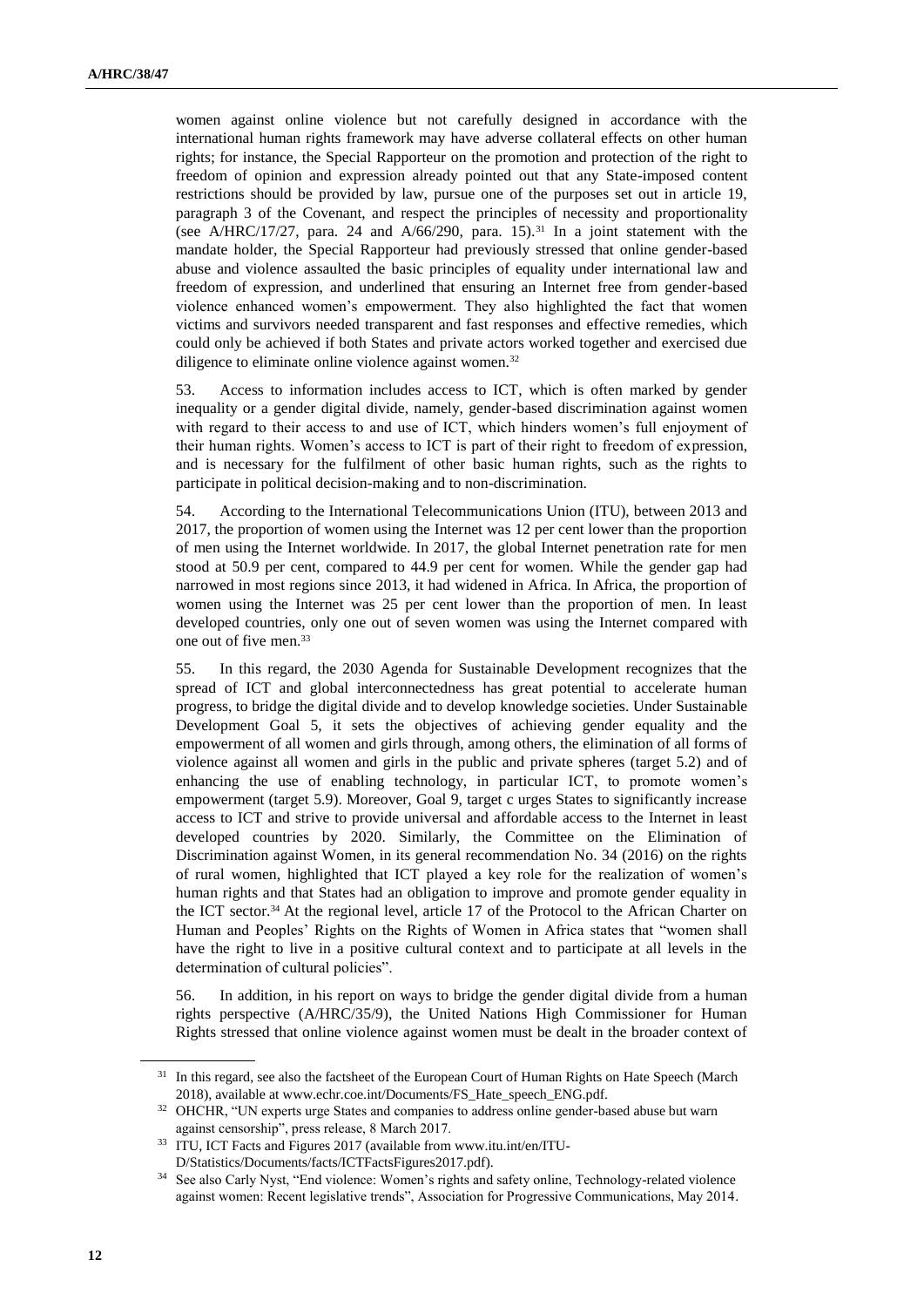offline gender discrimination and violence, and that States should enact adequate legislative measures and ensure appropriate responses to address the phenomenon.

#### **(c) The right to live free from gender-based violence and the right to privacy and data protection**

57. The right to privacy, as recognized under article 12 of the Universal Declaration of Human Rights and article 17 of the International Covenant on Civil and Political Rights, has been challenged in the digital environment. Data protection norms have also been challenged by ICT innovations that have increased the capacity of States and of non-State actors to conduct surveillance, decryption and mass data collection and use, which have an impact on the individual's rights to privacy. Many forms of online violence are per se acts of gender-based violence that violate women's and girls' rights to privacy; for example, the publication or posting online without consent of intimate photographs or Photoshopped images that are sexualized or have been created to humiliate, shame or stigmatize a woman is a violation of a woman's right to dignity and to live a life free from violence.

58. In a recent report, the Special Rapporteur on the right to privacy highlighted the need to examine cyberviolence against the more vulnerable, including domestic violence enabled by digital devices, risks to the privacy of young children and embedded gender and other biases in algorithms (A/HRC/37/62).

59. With the increasingly massive collection and storage of data by intermediaries and other corporations, the protection of privacy is crucial. In 2013, the General Assembly has expressed deep concern at the negative impact that surveillance and interception of communications may have on human rights, as in the case of its resolution 68/167. Companies that collect and store massive amounts of data should, like data banks, bear the responsibility to protect their customers' personal data. The General Data Protection Regulation adopted by the European Union will, inter alia, require companies to implement reasonable data protection measures to protect consumers' personal data and privacy against loss or exposure. It will also assert extraterritorial jurisdiction, given that it is applicable to all companies in the European Union as well as to international companies that collect or process personal data from subjects residing in it.

60. Encryption and anonymity, separately or together, create a zone of privacy to protect freedom of expression and to facilitate the freedom to seek, receive and impart information and ideas, regardless of frontiers. Anonymity online is an important role for women and others at risk of discrimination and stigma, in that it allows them to seek information, find solidarity and support and share opinions without fear of being identified. This holds particularly true for individuals who face discrimination and persecution based on their sexual orientation and gender identity (see A/HRC/29/32).

61. On related matters, a recent judgment by the Court of Justice of the European Union, commonly referred to as *Google v. Spain*, <sup>35</sup> established the "right to be forgotten" for victims, according to which individuals may request to be delisted from search results produced on the basis of a search term that includes their name when the data associated with their name is "inadequate, irrelevant or no longer relevant" for the purposes of data processing and if the information does not pertain to a public figure or is not of public interest.

#### **3. States' human rights obligations to prevent and combat online violence against women and girls**

62. States have a human rights obligation to ensure that both State and non-State agents refrain from engaging in any act of discrimination or violence against women. States have a direct responsibility concerning violence perpetrated by agents of the State itself. They also have due diligence obligations to prevent, investigate and punish acts of violence against women committed by private companies, such as Internet intermediaries, in accordance with article 2 (e) of the Convention on the Elimination of All Forms of Discrimination

<sup>35</sup> See https://eur-lex.europa.eu/legal-content/EN/TXT/?uri=CELEX%3A62012CJ0131.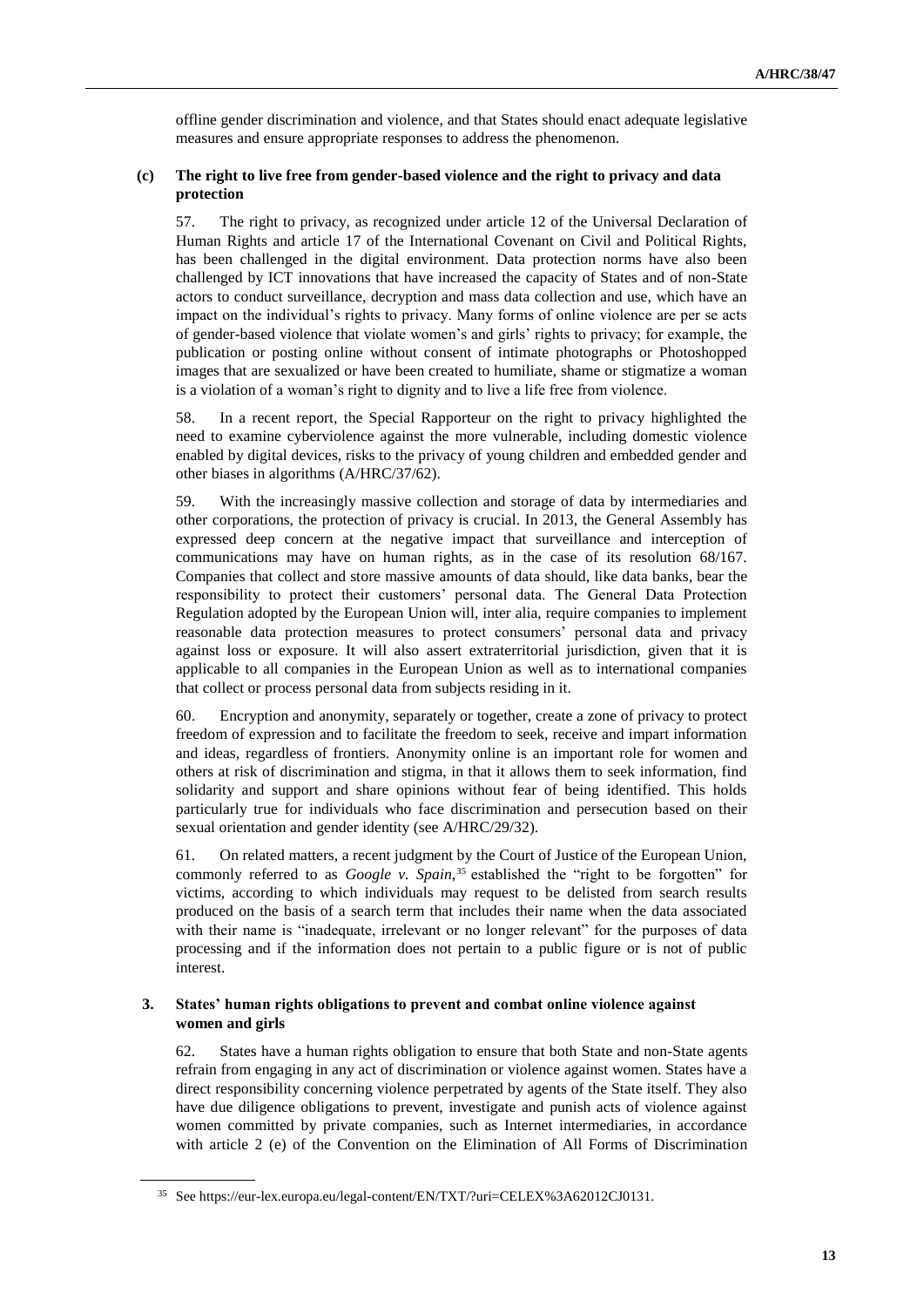against Women. According to article 4 (c) of the Declaration on the Elimination of Violence against Women, States should exercise due diligence to prevent, investigate and punish acts of violence against women.

63. Under its general recommendation No. 35 (2017), the Committee on the Elimination of Discrimination against Women recommended that States encourage the private sector, including businesses and transnational corporations, to take all appropriate measures to eliminate all forms of discrimination, including violence against women, and to take responsibility for any forms of violence. It follows that online and social media should be encouraged to create or strengthen mechanisms focusing on the eradication of gender stereotypes, and to end any gender-based violence committed on their platforms.

64. The fact that violations are perpetrated beyond the territorial limits and jurisdiction of States also make it difficult for authorities, including law enforcement agencies, to identify, investigate, prosecute perpetrators and provide remedies for survivors of genderbased violence. It may also require extraterritorial cooperation between States.<sup>36</sup>

65. More specifically, States obligations concern a number of key areas, as described below.<sup>37</sup>

#### **(a) Prevention**

66. Prevention includes measures to provide awareness of ICT-facilitated violence against women and girls as forms of violence against women, as well as to establish and provide information on services and legal protection available to stop violations and to prevent their reoccurrence. States have an obligation to take all steps necessary to prevent human rights violations perpetrated abroad by Internet intermediaries over which they exercise influence, whether by regulatory means or by the use of incentives.<sup>38</sup>

#### **(b) Protection**

67. The obligation to protect victims of online violence against women encompasses the establishment of procedures for the immediate removal of gender-based harmful content through the elimination of the original material or its distribution. Protection also requires immediate judicial action in the form of national court orders and the prompt intervention of Internet intermediaries and, occasionally, may also require extraterritorial cooperation.<sup>39</sup> It includes the provision of accessible services for survivors, such as legal aid services. Protection also includes the obligation of States to take positive action to eradicate all forms of violence, including manifestations of online violence, even where an individual has not come forward to make a complaint (for example, in the case of online forums generally advocating for violence against women).<sup>40</sup>

#### **(c) Prosecution**

68. Prosecution consists in the investigation of and instituting of proceedings against perpetrators. Law enforcement bodies often trivialize online violence against women, and their actions are unfortunately often characterized by a victim-blaming attitude when dealing with these cases. The result of this attitude is a culture of silence and underreporting where women victims are reluctant to speak out for fear of being blamed. Even when women victims succeed in reporting a case and having it investigated, they encounter

<sup>&</sup>lt;sup>36</sup> See Committee on the Elimination of Discrimination against Women general recommendation No. 35.

<sup>37</sup> See Zarizana Abdul Aziz and Janine Moussa, "Due Diligence Framework: State Accountability for Eliminating Violence against Women", Due Diligence Project, 2014; Zarizana Abdul Azis, "Due Diligence and Accountability for Online Violence against Women", APC Issue Papers, 2017; and Internet Governance Forum, best practice forum on gender access, 2016.

<sup>&</sup>lt;sup>38</sup> Committee on the Elimination of Discrimination against Women general recommendation No. 35.

<sup>39</sup> See for example the case of *Sabu Mathew George v. Union of India and Others*, Supreme Court of India, 13 December 2017.

<sup>40</sup> See "'Incel': Reddit bans misogynist men's group blaming women for their celibacy", *Guardian*, 8 November 2017.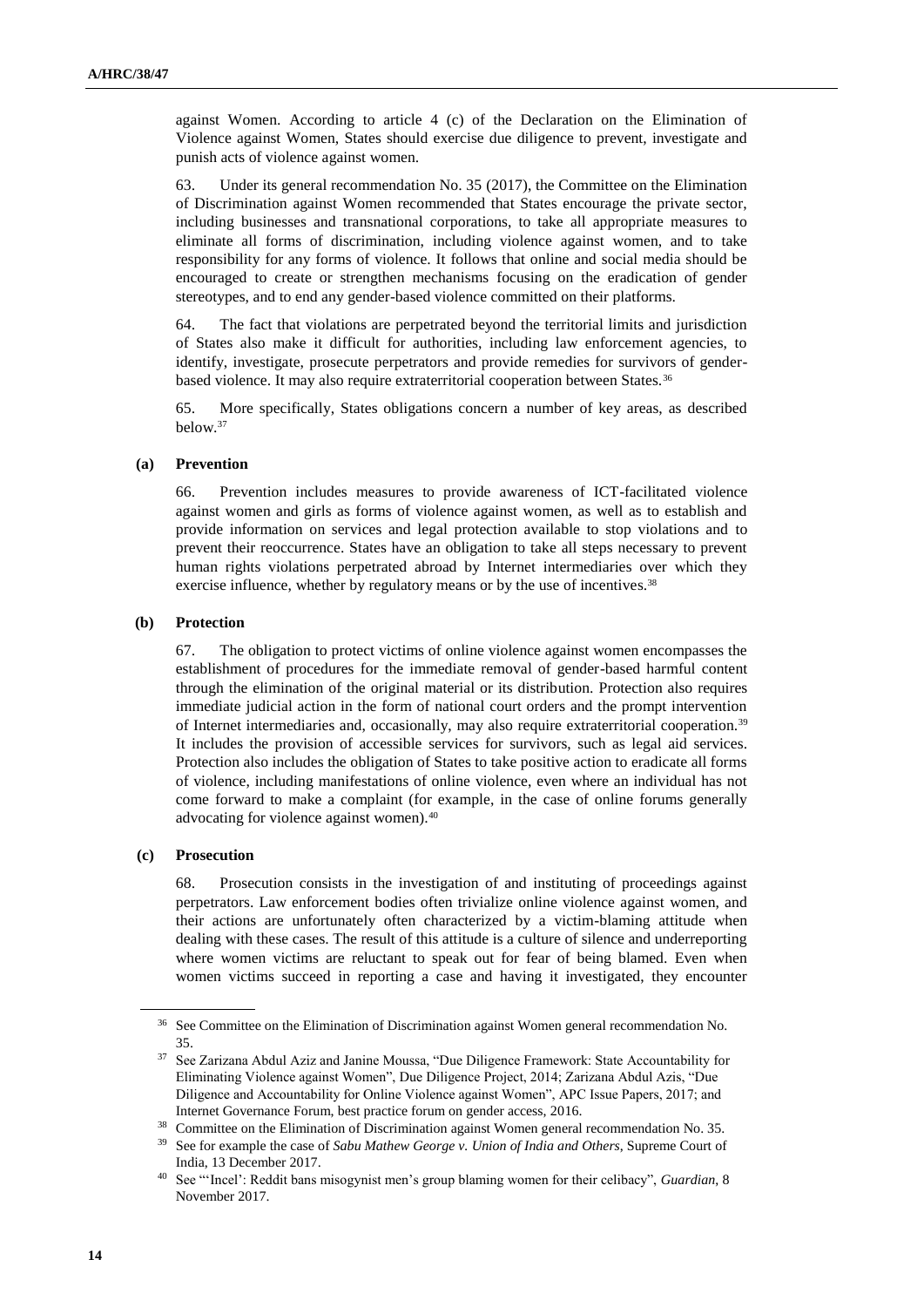further obstacles posed by the lack of technical knowledge and ability in the judiciary (including court systems, magistrates and judges). In addition, the costs of litigation prevent many survivors, particularly poorer women, from pursuing their cases in court. It is therefore vital that the responses of first responders — including Internet intermediaries, the police and helplines<sup>41</sup> — and of the judiciary and regulators be assessed in order to achieve a faithful depiction of the reality of women's experiences and to facilitate their access to justice and remedies.

#### **(d) Punishment**

69. Punishment entails the duty to punish perpetrators for their crimes by means of sanctions that are necessary and proportionate to the offence. The certainty of adequate punishment conveys the message that ICT-facilitated violence against women and girls will not be tolerated, which is particularly important for women victims of online violence, who often do not receive an effective response from State authorities and perceive a culture of impunity for perpetrators.<sup>42</sup>

#### **(e) Redress, reparation and remedies**

70. In most cases, victims of gender-based violence are granted reparations as civil remedies and include financial compensation to cover the costs of the quantifiable losses incurred (such as the cost of medical care, loss of wages and damage to property), injuries and non-quantifiable losses, in addition to the need for survivors to rebuild their lives in the short, medium and long terms. Reparation measures include also the immediate removal of the harmful content as well as forms of restitution, rehabilitation, satisfaction and guarantees of non-repetition, combining measures that are symbolic, material, individual, and collective, depending on the circumstances and the claims made by the victim. They should also include an immediate injunction to prevent the publication of harmful content.

#### **(f) Role of intermediaries**

71. The role of private intermediaries in the regulation and governance of the Internet has progressively come under scrutiny, given that online gender-based violence is usually perpetrated on privately owned platforms, which are frequently in use across many jurisdictions. Internet intermediaries play a central role in providing digital spaces for interaction and, as such, have specific human right responsibilities. These responsibilities have not, however, yet been fully addressed under the international human right framework; for example, while the Guiding Principles on Business and Human Rights affirm the responsibility of business enterprises to respect human rights in general, they do not make any direct reference to the Convention on the Elimination of All Forms of Discrimination against Women or other women's rights instruments (see A/HRC/32/38, para. 37).

72. Internet intermediaries, any corporation storing customers', data, and those providing cloud storage also have the duty to comply with human rights standards by keeping the data secure, and should be accountable for the hacking of data if insufficient safeguards are in place.

73. Although emphasis has been placed on the business and human rights responsibilities of intermediaries, less focus has been placed on how their policies and practices have an impact on women. Research indicates that inadequate and substandard responses from intermediaries concerning online gender-based violence can have a negative effect on freedom of expression, resulting in censorship by platforms, self-censorship or

<sup>&</sup>lt;sup>41</sup> Digital Rights Foundation, "December 2017: One Year of the Cyber Harassment Helpline Countering Online Violence", 7 January 2018.

<sup>42</sup> See Internet Governance Forum, *Best Practice Forums: Handbook 2015*.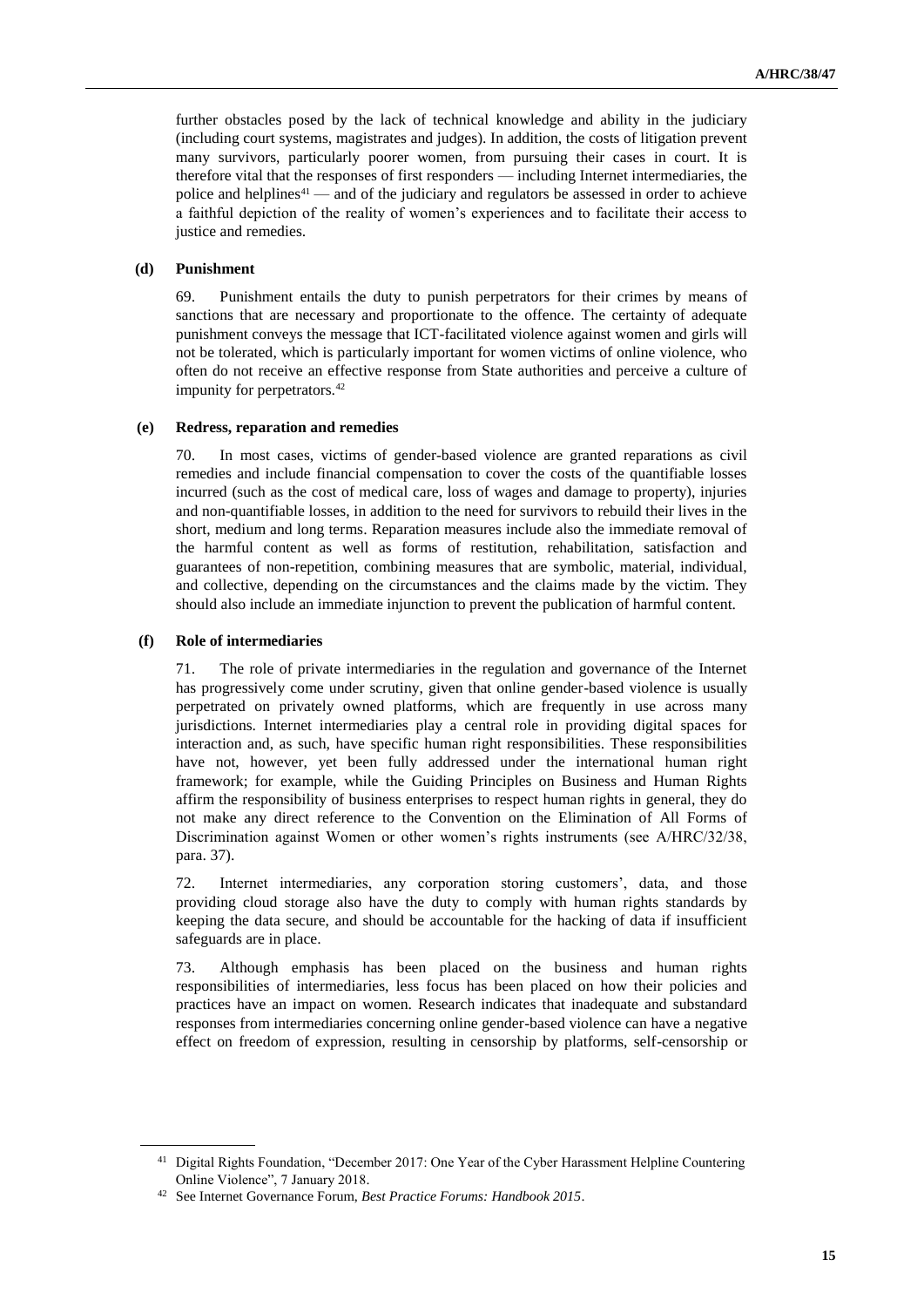censorship by other users, and do not provide victims of harassment with any form of redress.<sup>43</sup>

74. Many intermediaries have now developed policies that allow for the identification, reporting and rectification of incidents of harassment or violence against women committed on the platforms of Internet service providers. In particular, social media intermediaries have established separate mechanisms to address online abuse, including through the establishment of internal rules aimed at "blocking" online abusers or removing contents that are not considered permissible.

75. Another issue relating to the policies of intermediaries is anonymity and pseudonymity. While anonymity provides a veil for harassers and makes it harder to identify and take action against them, anonymity and pseudonymity are also crucial facets of privacy and freedom of expression for women. Women who have anonymous or pseudonymous online profiles are therefore also adversely affected by the policies on anonymity of certain intermediaries. From a gendered perspective, women should be able to use pseudonyms, which can help them to escape an abusive partner, stalkers, repeat harassers and accounts associated with the sharing of non-consensual pornography.<sup>44</sup> As a result, women, especially women human rights defenders, who choose to remain anonymous on websites like Facebook are often reported by harassers for possessing a "fake" profile. Instead of engaging actions against the harassers, intermediaries sometimes require the women concerned to disclose their identity, which can put them at risk of serious harm. For this reason, the policy has come under severe criticism from civil society groups. Responding to these criticisms, Facebook changed its policy slightly and now requires complainants to provide some amount of proof. In this context, human rights safeguards against arbitrary censorship by intermediaries are crucial.<sup>45</sup>

76. Overall, companies seem unwilling to report how much content is being flagged and removed and under what self-designed criteria. Although some attempts have been made, the transparency of decision-making and in the application of standards to guarantee the prompt reporting of gender-based violence on platforms is limited.<sup>46</sup>

77. While preserving anonymity for users is essential, the identification of perpetrators is necessary if online gender-based violence is to be addressed. Access to justice requires identification processes and the ability to link digital identifiers, such as an IP address, to physical devices and perpetrators by an independent judiciary. A variety of carefully tailored legal tools could facilitate such an identification process.

#### **4. National legal efforts to address online and information and communications technology-facilitated violence against women and girls**

78. Some cases of online violence against women have drawn media attention and resulted in important debates on the need for legislative reforms, including the adoption of specific laws; for example, the posting of images of a sexual nature shared online that resulted in the tragic suicide of young girls<sup>47</sup> have prompted a debate on the need for legislative reforms, including the adoption of specific laws.

79. Owing to the pace at which online acts of violence against women can be committed, victims require prompt relief from effective legal protection mechanisms, remedies and redress. In reality, however, many States do not have a holistic legal framework on combating and preventing violence against women, including with regard to specific provisions on online and ICT-facilitated violence against women, and have not

<sup>&</sup>lt;sup>43</sup> See Rima Athar, "From impunity to justice: Improving corporate policies to end technology-related violence against women", Association for Progressive Communications, 2014.

<sup>44</sup> See Lis Miss Hot Mess, "Facebook's 'real name' policy hurts real people and creates a new digital divide", *Guardian*, 3 June 2015.

<sup>45</sup> See IT for Change, "Technology-mediated Violence against Women in India", January 2017.

<sup>46</sup> See "#ToxicTwitter: Violence and Abuse against Women Online", Amnesty International, March 2018.

<sup>&</sup>lt;sup>47</sup> For instance, in Canada the suicide of two girls prompted the Government of Canada to adopt, in 2015, Bill C-13 on the non-consensual distribution of intimate images.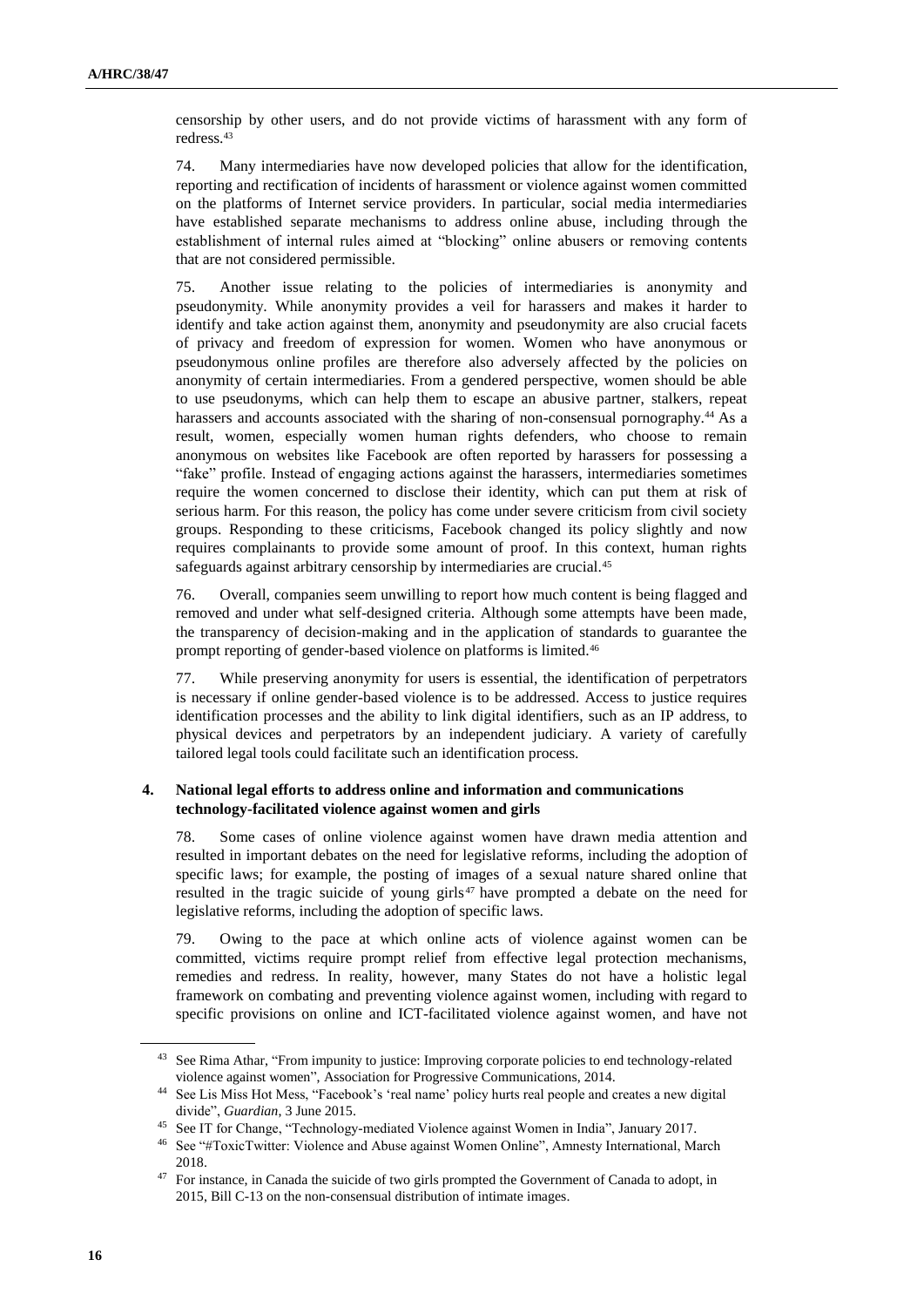acceded to all core human rights treaties. This creates multiple barriers to access to justice for women victims and a sense of impunity for perpetrators.

80. Some States have updated their existing legal frameworks to address online violence against women. The legal instruments most frequently used in this regard are cybercrime laws, criminal laws, laws on domestic violence and violence against women, hate speech laws and laws on data protection and privacy.

81. In some legal contexts, current laws may be sufficiently broad and flexible to be applied to some forms of online violence, but this may not be the case everywhere. Where there is no specialized law, victims are compelled to sue perpetrators through a patchwork of related crimes that may not be adequate; for instance, some victims have brought claims under laws relating to the protection of privacy or to defamation. In cases where gaps in criminal laws exist, victims have attempted to seek recourse through civil means, but this does not adequately address their rights to justice and remedy, and contributes to continuing impunity.

82. In many States, the non-consensual online dissemination of intimate or sexually explicit images of an adult person, even if identifying information is included with the image, is not per se illegal. In States where such acts are not criminalized, prosecutors are limited to charging perpetrators with other crimes, such as stalking, harassment, unlawful surveillance or the dissemination of child pornography. Without criminalization, victims cannot protect their human rights to privacy and dignity. Even where criminal laws specifically criminalize the non-consensual distribution of sexually explicit images, many such laws have shortcomings; for example, many criminal laws require evidence of the intent to cause harm or emotional distress to the victim, which may be difficult to prove, making convictions harder to achieve. Moreover, many laws currently in place do not address threats to release a certain image or video.

83. Some States have enacted specific laws to address online stalking, online harassment and the non-consensual sharing of intimate images, while others have applied other domestic laws to address these crimes. There is an example of a State classifying the nonconsensual dissemination of sexual images as an aggravating circumstance in domestic violence-related offences, which allowed for penalties for convictions on charges of domestic assault, stalking or violations of a restraining order. Other States have developed legislation on ICT-related offences, such as the unauthorized modification of or access to data and communications.

84. Other States have also expanded the application of family violence protection orders issued by courts to cases of non-consensual distribution of intimate images and cyberstalking. In other cases, victims subjected to online bullying have been given the opportunity to request the court to issue a protection order against an individual. Some States also require electronic service providers to assist courts in the identification of individuals responsible for cyberbullying, which allows victims to sue perpetrators for damages.

85. Even when a specialized legal framework is in place, legal and regulatory mechanisms, including law enforcement officials, are not always trained or equipped to implement it effectively owing to the lack of adequate gender-sensitive training and the general perception that online abuse is not a serious crime.

#### **5. Civil society-led initiatives**

86. Certain non-governmental organization-led initiatives, such as specialized helplines, have been organized with a view to providing support to women and girls who have been subjected to online gender-based violence. One example is the Access Now Digital Security Helpline, <sup>48</sup> which helps women at risk to improve their digital security practices and provides rapid-response emergency assistance for women already under attack. The service, which is available 24 hours a day, seven days a week in eight languages, aims to respond to all requests it receives within two hours. Another example is the Digital Rights

<sup>48</sup> Se[e www.accessnow.org/help/.](http://www.accessnow.org/help/)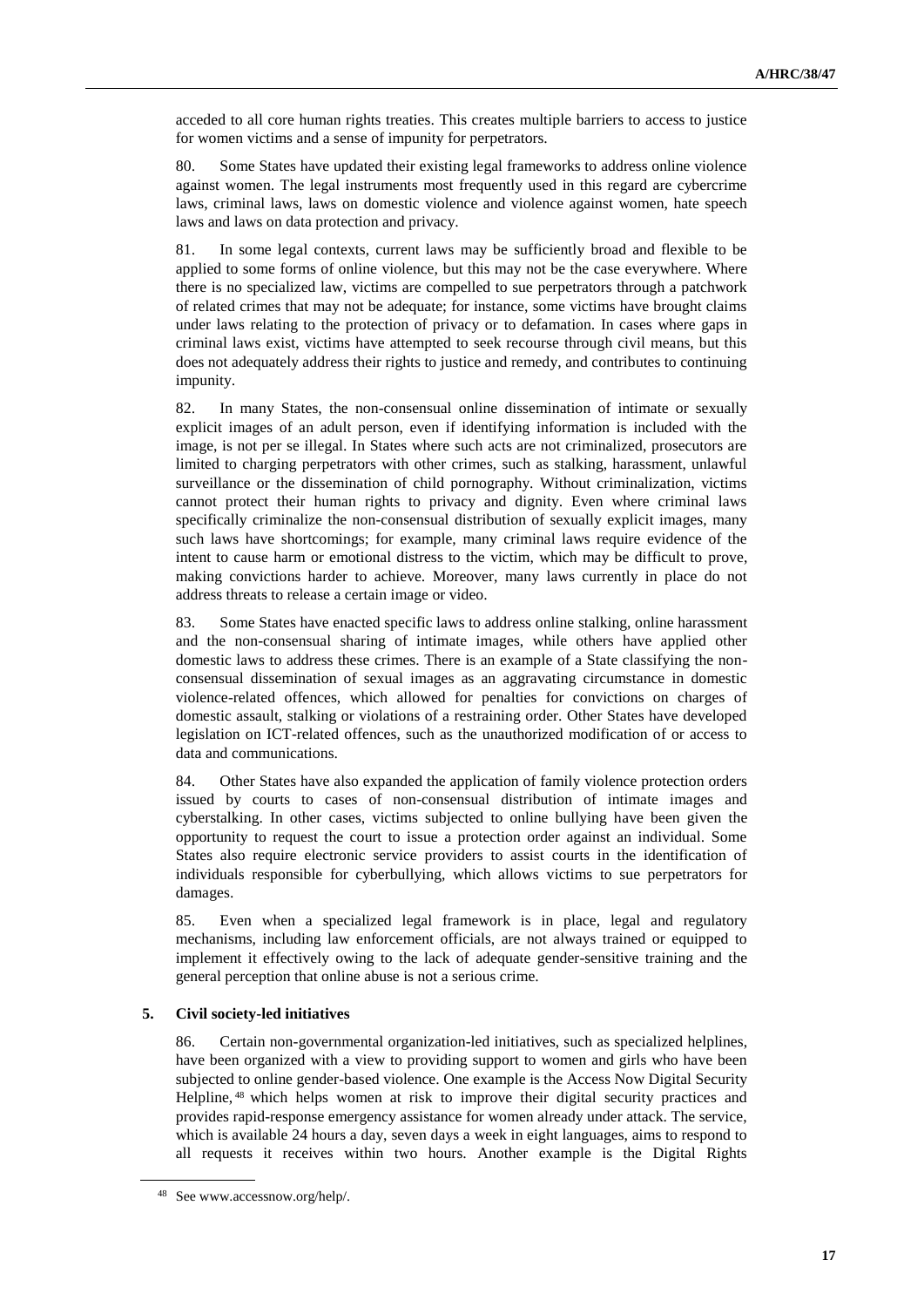Foundation,<sup>49</sup> based in Pakistan, which addresses online harassment, technology and gender through research, advocacy and service delivery. Its Cyber Harassment Helpline is the region's first dedicated helpline for cases of online harassment and violence.

87. Awareness-raising initiatives have been organized, such as the Internet Democracy Project,<sup>50</sup> a not-for-profit initiative based in New Delhi, which provides research, advocacy and spaces for debate on online violence and its prevention. In Germany, rape crisis centres and women's counselling centres seek to raise awareness, provide support and educate on preventing online violence.<sup>51</sup> Another example is the International Federation of Journalists, which, together with the South Asia Media Solidarity Network, has campaigned against the online abuse of women journalists and launched in March 2017 the ByteBack campaign, dedicated to fighting online harassment.<sup>52</sup> The Association for Progressive Communications, a global network of non-governmental organizations, has organized the "End violence: Women's rights and safety online" project, which focuses on capacitybuilding for human rights activists and women's organizations in the use of technology in their activities.

88. Lastly (among many others), the Project Shift: Creating a Safer Digital World for Young Women, led by YWCA Canada, aims to prevent and eliminate cyberviolence against young women and girls. The project has also led to the preparation of "A Guide for Trusted Adults: Practical Tips and Tools for Supporting Girls and Young Women Navigating Life Online".<sup>53</sup>

## **IV. Conclusion and recommendations**

89. **International human rights law and the Sustainable Development Goals and targets on achieving gender equality, empowering women and girls and eliminating violence against women in public and private life are fully applicable in digital spaces and actions enabled by ICT. Moreover, the principle that human rights and women's rights protected offline must also be protected online should fully integrate the right to live free from emerging forms of online and ICT-facilitated violence against women, while respecting the right to freedom of expression and the right to privacy and data protection. Given its characteristics, ICT should serve as a tool for accelerating the achievement of all human rights, including gender equality, the empowerment of women and the elimination of discrimination and violence against women.**

90. **Legal and policy measures to eradicate online gender-based violence against women should be framed within the broader framework of human rights that addresses the structural discrimination, violence and inequalities that women face, and seek to create an enabling environment for achieving gender equality through the use of ICT.**

91. **To achieve the above-mentioned goals, any effective response to online genderbased violence against women will require the cooperation of States, Internet intermediaries and all other stakeholders on the acceptance and implementation of all core international human rights instruments, including those on women's rights.**

#### **A. Recommendations for the United Nations**

92. **The Special Rapporteur on the right to privacy, the Special Rapporteur on the promotion and protection of the right to freedom of opinion and expression, the Special Rapporteur on violence against women, its causes and consequences, and other special procedure mandate holders and relevant treaty bodies should** 

<sup>49</sup> See https://digitalrightsfoundation.pk/cyber-harassment-helpline.

<sup>50</sup> Se[e http://internetdemocracy.in.](http://internetdemocracy.in/)

<sup>51</sup> Se[e www.frauen-gegen-gewalt.de/the-federal-association.html.](http://www.frauen-gegen-gewalt.de/the-federal-association.html)

<sup>52</sup> Se[e https://samsn.ifj.org/ifj-byteback-campaign/.](https://samsn.ifj.org/ifj-byteback-campaign/)

<sup>53</sup> Available from http://ywcacanada.ca/data/documents/00000543.pdf.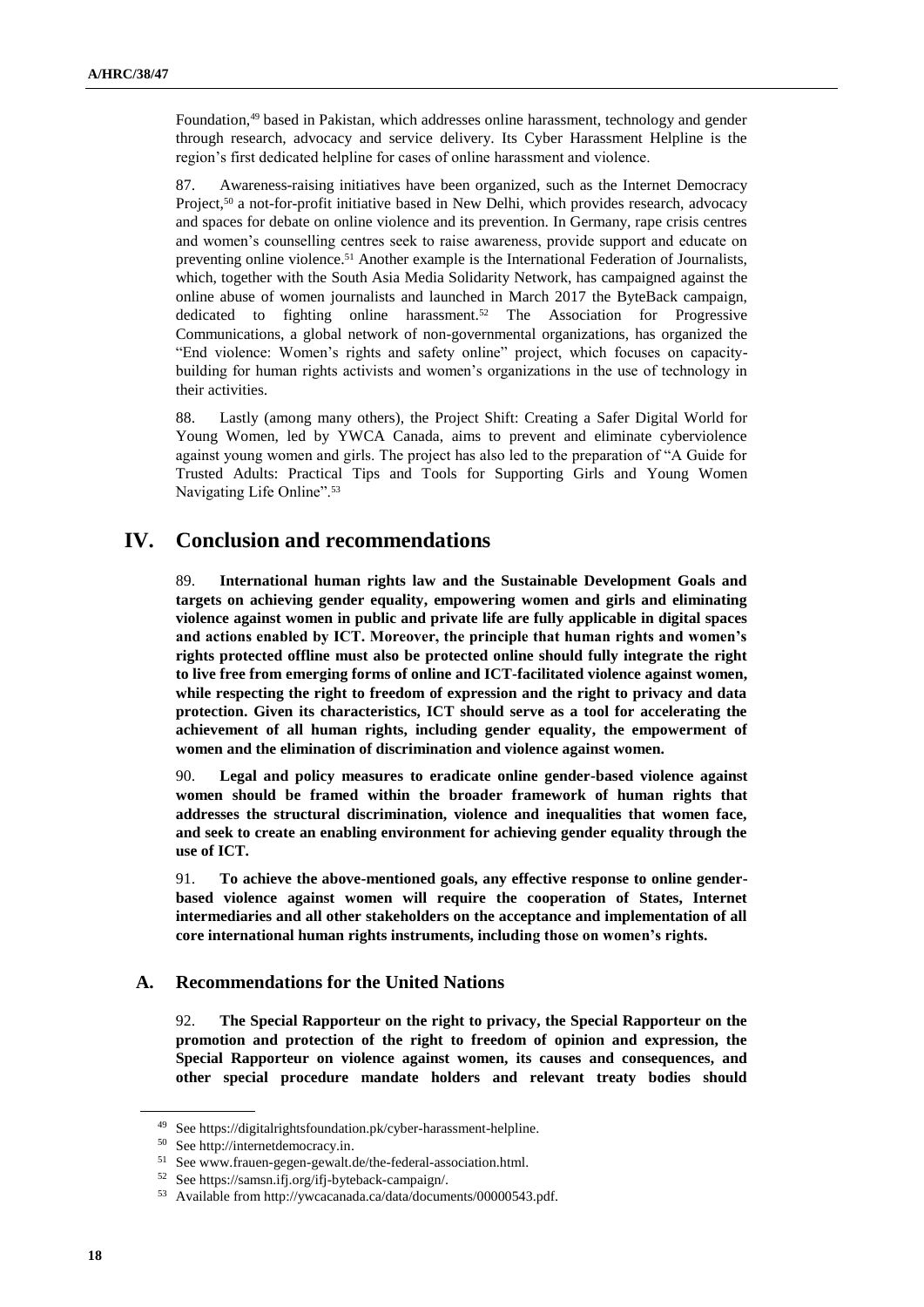**coordinate, with the support of OHCHR and UN-Women, to tackle human right violations online, in general, and online violence against women, in particular, in their work, reports and recommendations.** 

#### **B. Recommendations for States**

93. **States should recognize online and ICT-facilitated violence against women as a human rights violation and a form of discrimination and gender-based violence against women, and duly apply core international human rights instruments.**

94. **States should implement the principle that the human rights and women's rights protected offline should be protected online by the ratification and implementation of all core human rights treaties.**

95. **States should, in accordance with the principle of due diligence, enact new laws and measures to prohibit new emerging forms of online gender-based violence. Such laws should be grounded in international women's human rights law and standards, as outlined in the Convention on the Elimination of All Forms of Discrimination against Women (with due consideration for general recommendations Nos. 19 and 35 of the Committee on the Elimination of Discrimination against Women) and the Declaration on the Elimination of Violence against Women, and in other global and regional women's human rights instrument, such as the Inter-American Convention on the Prevention, Punishment and Eradication of Violence against Women (Belém do Pará Convention), the Council of Europe Convention on Preventing and Combating Violence against Women and Domestic Violence and the Protocol to the African Charter on Human and Peoples' Rights on the Rights of Women in Africa. Furthermore, States should ensure that their legal frameworks adequately protect all women's human rights online, including the right to life free from violence, freedom of expression and access to information, and the right to privacy and data protection.** 

96. **States should collect and publish data disaggregated by sex on Internet and ICT availability, and take measures to eliminate any gender inequality in access to technologies, in accordance with article 4.1 of the Convention on the Elimination of All Forms of Discrimination against Women.** 

97. **States should also promote digital literacy in the use of the Internet and ICT for all, without sex- or gender-based discrimination, and promote gender equality at all levels of education, including online education, from early childhood onwards.**

98. **States should draft a United Nations resolution on women's human rights and online and ICT-facilitated violence against women, and develop United Nations guidelines on the role of intermediaries in that respect.** 

99. **States should, in accordance with the principle of due diligence, ensure that regulations on Internet intermediaries respect the international human rights framework, including that with regard to business and human rights, which should be explicitly expanded to include women's human rights instruments that prohibit gender-based violence online.** 

100. **States should ensure that effective measures are taken to prevent the publication of harmful material that comprises gender-based violence against women, and for their removal on an urgent basis. States should adopt, or adapt (as appropriate) their criminal and civil causes of action to hold perpetrators liable. Such legislative measures should be applicable also to threats of releasing harmful information or content online.** 

101. **States should clearly prohibit and criminalize online violence against women, in particular the non-consensual distribution of intimate images, online harassment and stalking. The criminalization of online violence against women should encompass all elements of this type of abuse, including subsequent "re-sharing" of harmful content. The threat to disseminate non-consensual images must be made illegal so that**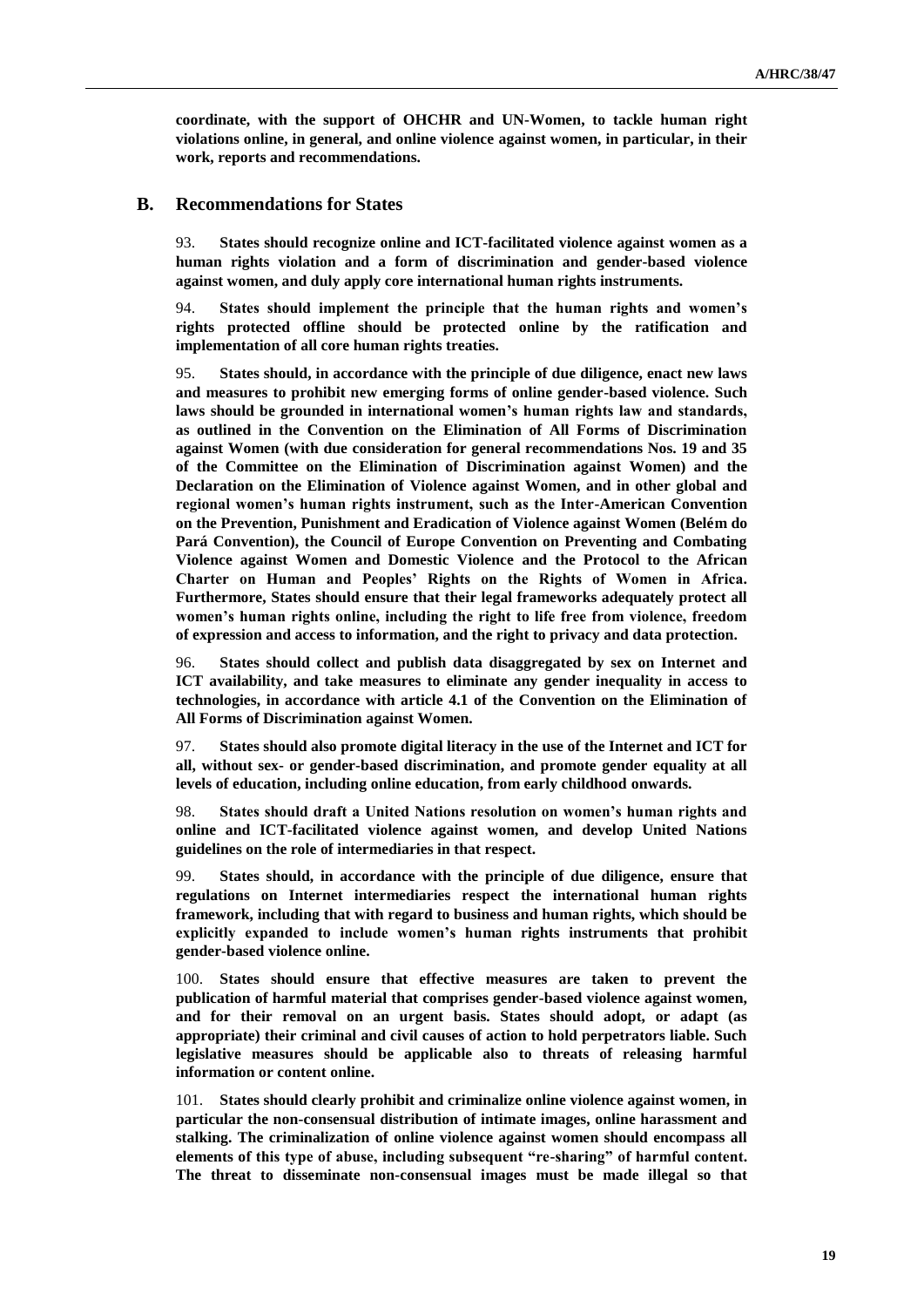**advocates and prosecutors may intervene and prevent the abuse before it is perpetrated.**

102. **States should apply a gender perspective to all online forms of violence, which are usually criminalized in a gender-neutral manner, in order to address them as acts of gender-based violence. Criminal or civil causes of action should allow women victims to pursue legal action, with adequate protection of their privacy, and avoid secondary victimization of women; without such protection, victims attempting to erase content may be exposed to the risk of having their case made even more public.** 

103. **States should provide victims with legal recourse and appropriate legal aid in order that they may request from the court an order that harmful content be destroyed, in addition to an interim order that the perpetrator promptly cease circulating the material pending a resolution of the legal case, in collaboration with Internet intermediaries.**

104. **States should allow victims to obtain protection orders (for example, restraining orders) in family or civil courts to prevent their abusers from posting or sharing intimate images without their consent or engaging in other form of harassment or violence, whether online or offline.** 

105. **States should provide training for magistrates, lawyers, police and all other law enforcement officials and frontline workers to ensure their ability to investigate and prosecute perpetrators, and foster public trust in obtaining justice for cases of online and ICT-facilitated violence.** 

106. **States should also develop specialized, clear, efficient and transparent internal and external protocols and codes of conduct for its law enforcement officials addressing online violence against women to enable them to better understand that online violence is a form of gender-based violence that warrants a serious, traumainformed response.** 

107. **States should provide protective measures and services for victims of online gender-based violence; this includes specialized helplines to provide support to those who have been attacked online, shelters and protection orders.**

108. **States should provide reparation measures, which should not, however, rely on compensation only. Such measures should include forms of restitution, rehabilitation, satisfaction and guarantees of non-repetition, combining measures that are symbolic, material, individual and collective, depending on the circumstances and the preferences of the victim.** 

109. **States should develop their cooperation with private intermediaries and national human rights institutions, and support civil society organizations that address online violence against women.**

110. **States should provide education, outreach and gender-sensitive training for Internet users on online and ICT-facilitated violence against women and girls in schools and communities as a way to prevent it.** 

111. **States should inform children and teenagers about the risks of taking, or allowing others to take, intimate images, and that the dissemination of such images is a form of gender-based violence and a crime. Girls should also learn about safety on social media platforms and the Internet, and how to protect their own privacy online.** 

112. **States should guarantee the enforcement of strong data protection regulations and ensure the accountability of data holders in cases of breach.** 

113. **States should protect and encourage the development of technology, including of encryption and anonymity tools that protect the rights and security of women online.** 

114. **States should periodically publish incident reports at the national level, in cooperation with private intermediaries, and promote the creation of national observatories of online and ICT-facilitated violence against women and girls.**